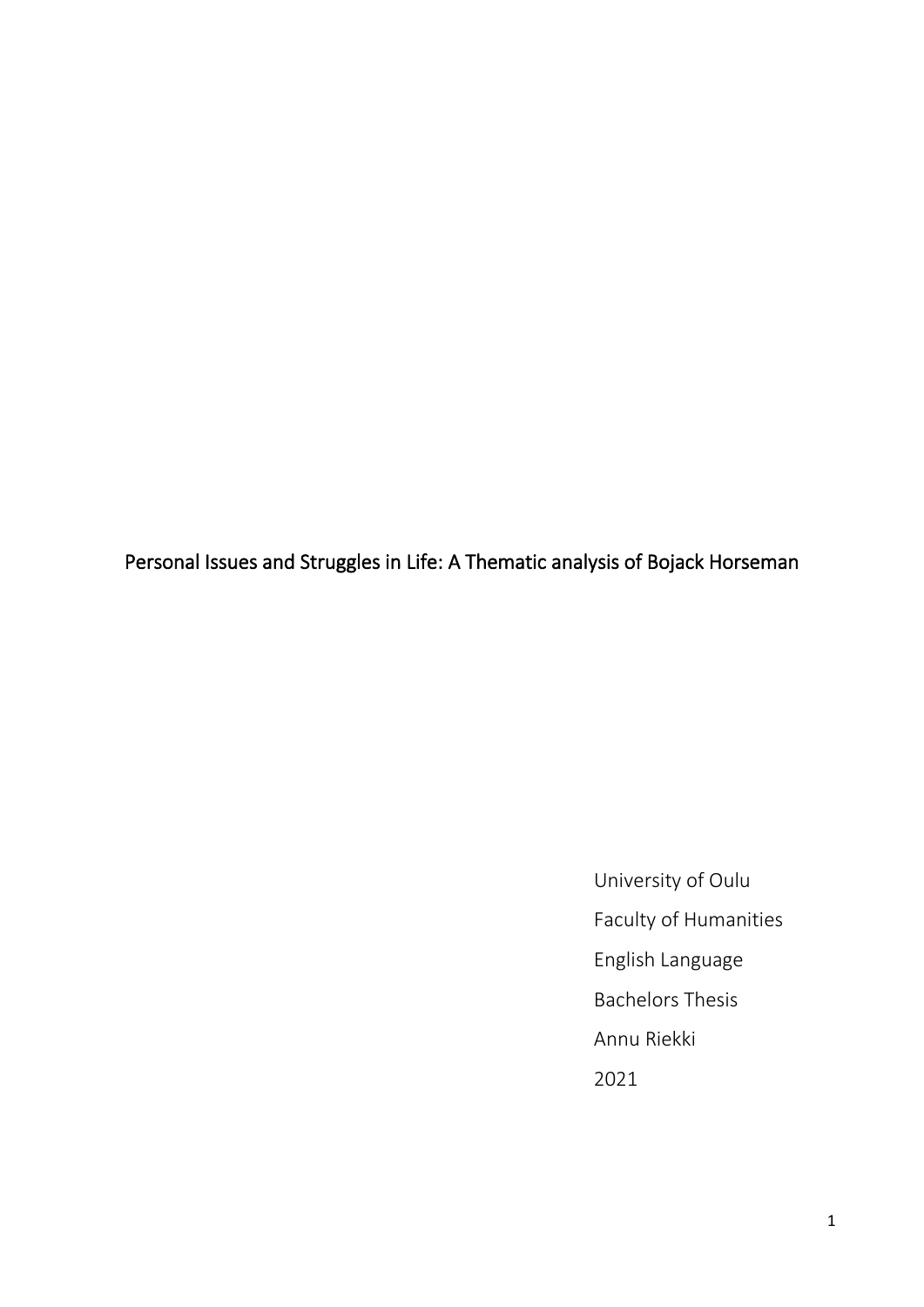# Abstract

*Bojack Horseman* is a Netflix original TV-series that was first published in 2014 and aired its final season in 2020. The series addresses different societal themes, of which five will be analyzed in this thesis. The themes that were chosen are nihilism, depression, addiction, self-image, and being seen. The themes will be analyzed applying thematic analysis. Mainly this thesis will be presenting the themes through different characters' actions, thoughts, and dialogue. The main point is to show how the characters' actions bring out the reoccurring themes in the show.

The analysis of this thesis is based on the aspects of the themes that the characters establish. The titular main character, Bojack Horseman, is in the most important role in the analysis. Bojack brings out with his actions for example different symptoms of depression and their effects on his life. In addition, Bojack often suffers from existential crisis and feels that his life or existence does not have any profound meaning. Bojack also suffers from drug and alcohol addiction which causes more and more difficulties in his life. Bojack's behavior during the series often also affects other characters' lives. A flashback in the series shows how Bojack teaches the child actor Sarah Lynn that she has to do everything she can to maintain the attention of her audience. This causes Sarah Lynn to develop a drug addiction and issues with her self-image.

A character called Diane Nguyen is also an important part of the analysis. Diane struggles almost the whole series with identity issues which later lead into a nihilistic crisis when her own self-image breaks down. Nihilism is addressed through several different viewpoints: identity crisis, escapism, and the finding of meaning in one's life are all important parts of the analysis. Diane, like Bojack, attempts to find meaning to her own life and is driven into an identity crisis because of the perceived lack of meaning in her life. Diane further attempts to numb the feelings of meaninglessness with alcohol, and wallows for months in the feeling of finding everything meaningless.

The theme *being seen* addresses particularly how important it is to an individual to be recognized and accepted by others. Due to Bojack's difficult childhood, it is difficult for him to form any meaningless relationships in his personal life. However, Bojack craves the feeling of being recognized as he is. The theme addresses the humane need to form intimate relationships, and what it means to be spiritually intimate to Bojack. The theme of *being seen* is closely tied to the theme of *self-image.* Bojack often feels himself worthless and "*garbage"*, as he himself puts it. Regardless, Bojack craves recognition and acceptance that he is, like others, a person worth of love.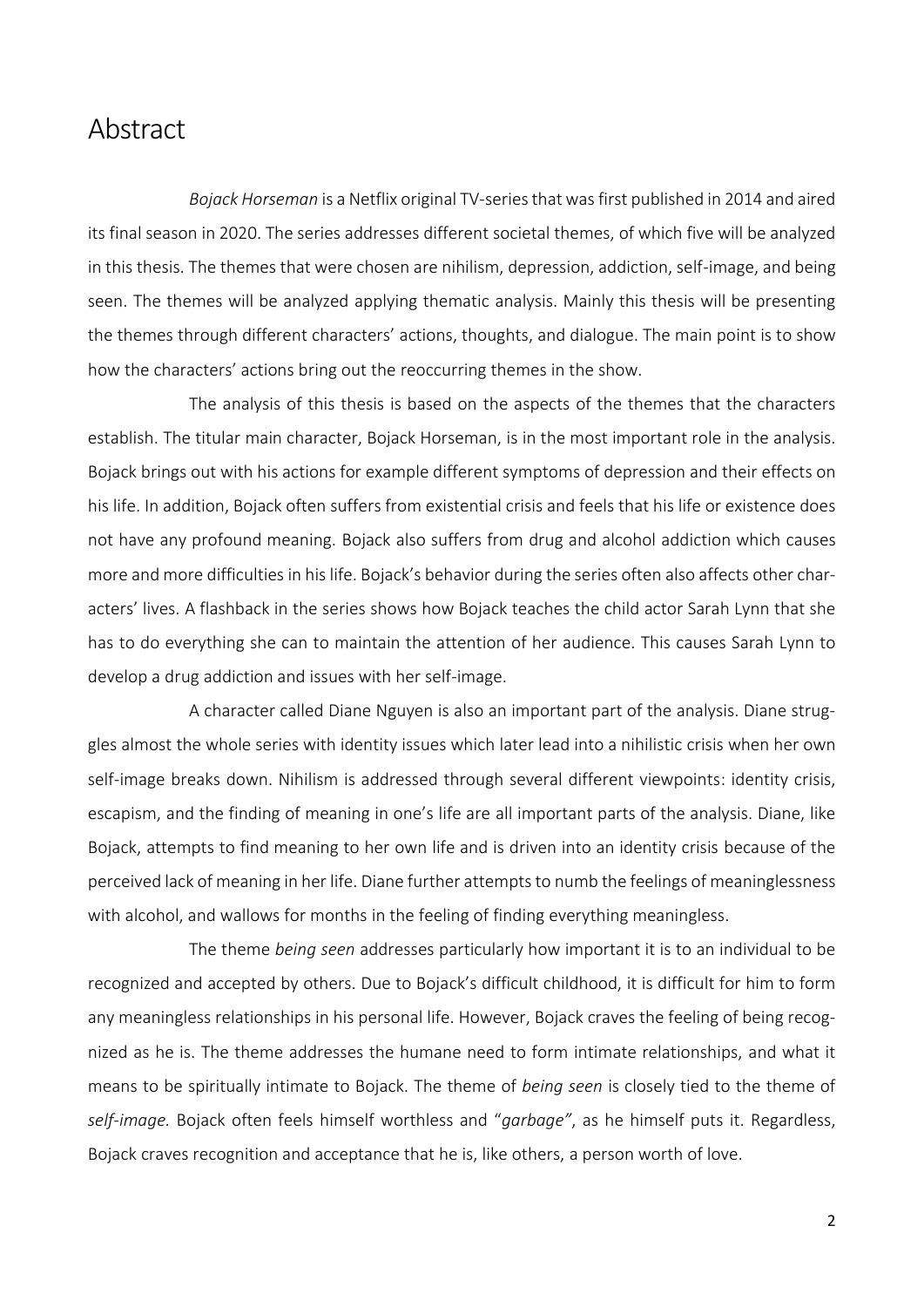*Bojack Horseman* on Netflix Original tv-sarja, joka julkaistiin ensimmäisen kerran vuonna 2014 ja jonka päätöskausi ilmestyi vuonna 2020. Sarjassa käsitellään erilaisia yhteiskunnallisia teemoja, joita viittä analysoidaan tässä tutkielmassa. Valitut teemat analyysiin ovat nihilismi, masennus, huumausaineriippuvuus, minäkuva ja nähdyksi tuleminen. Teemoja analysoidaan temaattisen analyysin keinoin. Pääasiassa tässä tutkielmassa käsitellään edellä esitettyjä teemoja eri hahmojen käytöksen, ajatusten ja puheiden kautta. Tarkoituksena on esitellä sitä, miten sarjan päähahmot tuovat esille sarjassa jatkuvasti käsiteltyjä teemoja.

Tutkielman analyysi pohjautuu pääasiassa hahmojen esille tuomiin aspekteihin teemoista. Sarjan päähenkilö, Bojack Horseman, on analyysissa tärkeimmässä osassa. Bojack tuo esille käytöksellään esimerkiksi erilaisia masennuksen oireita ja niiden vaikutuksia hänen omaan elämäänsä. Lisäksi Bojack usein kärsii eksistentiaalisesta kriisistä ja kokee, ettei hänen elämällään tai olemassaolollaan ole merkitystä. Bojack kärsii myös huumausaine- ja alkoholiriippuvuudesta, mikä aiheuttaa hänen elämäänsä entistä enemmän hankaluuksia. Bojackin käytös sarjan aikana vaikuttaa usein myös muihin sarjan henkilöhahmoihin. Sarjassa nähdyssä takaumassa ilmenee, että Bojack opettaa lapsinäyttelijä Sarah Lynnille, kuinka Sarah Lynnin täytyy antaa kaikkensa tyydyttääkseen yleisöään. Tästä syystä Sarah Lynn ajautuu vaikeuksiin addiktion ja minäkuvan kanssa.

Myös henkilö nimeltään Diane Nguyen on tärkeässä osassa analyysia. Diane kamppailee lähes koko sarjan ajan identiteettiongelmien parissa, jotka myös johtavat nihilistiseen kriisiin, kun hänen oma identiteettikuvansa romahtaa. Nihilismiä käsitellään tutkielmassa useasta eri näkökulmasta: identiteettikriisi, eskapismi ja elämän tarkoituksen etsiminen ovat kaikki tärkeitä osia analyysia. Diane, kuten Bojack, yrittää etsiä merkitystä omaan elämäänsä ja ajautuu kriisiin identiteettinsä romahduksen ja merkityksen puutteen johdosta. Diane pyrkii turruttamaan merkityksettömyyden tunteitaan alkoholilla, ja velloo kuukausia siinä tunteessa, että millään ei ole mitään merkitystä.

Nähdyksi tulemisen teemassa käsitellään eritoten sitä, kuinka tärkeää yksilölle on, että toiset näkevät hänet sellaisena kuin hän on. Bojackin hankalasta lapsuudesta johtuen hänelle on vaikeaa muodostaa läheisiä suhteita kenenkään kanssa. Kuitenkin Bojack sisimmissään haluaa tulla nähdyksi ja tunnistetuksi omana itsenään. Teemassa käsitellään inhimillistä tarvetta henkiseen läheisyyteen muiden kanssa, ja mitä merkitystä sillä läheisyydellä on etenkin Bojackille. Itsetuntoa käsittelevä teema on läheinen nähdyksi tulemisen teeman kanssa. Bojack kokee usein itsensä arvottomaksi ja "*roskaksi*", kuten hän sen itse sanoo. Kuitenkin Bojack kaipaa arvostusta ja tunnustusta siitä, että hän on, niin kuin muutkin, läheisyyden arvoinen henkilö.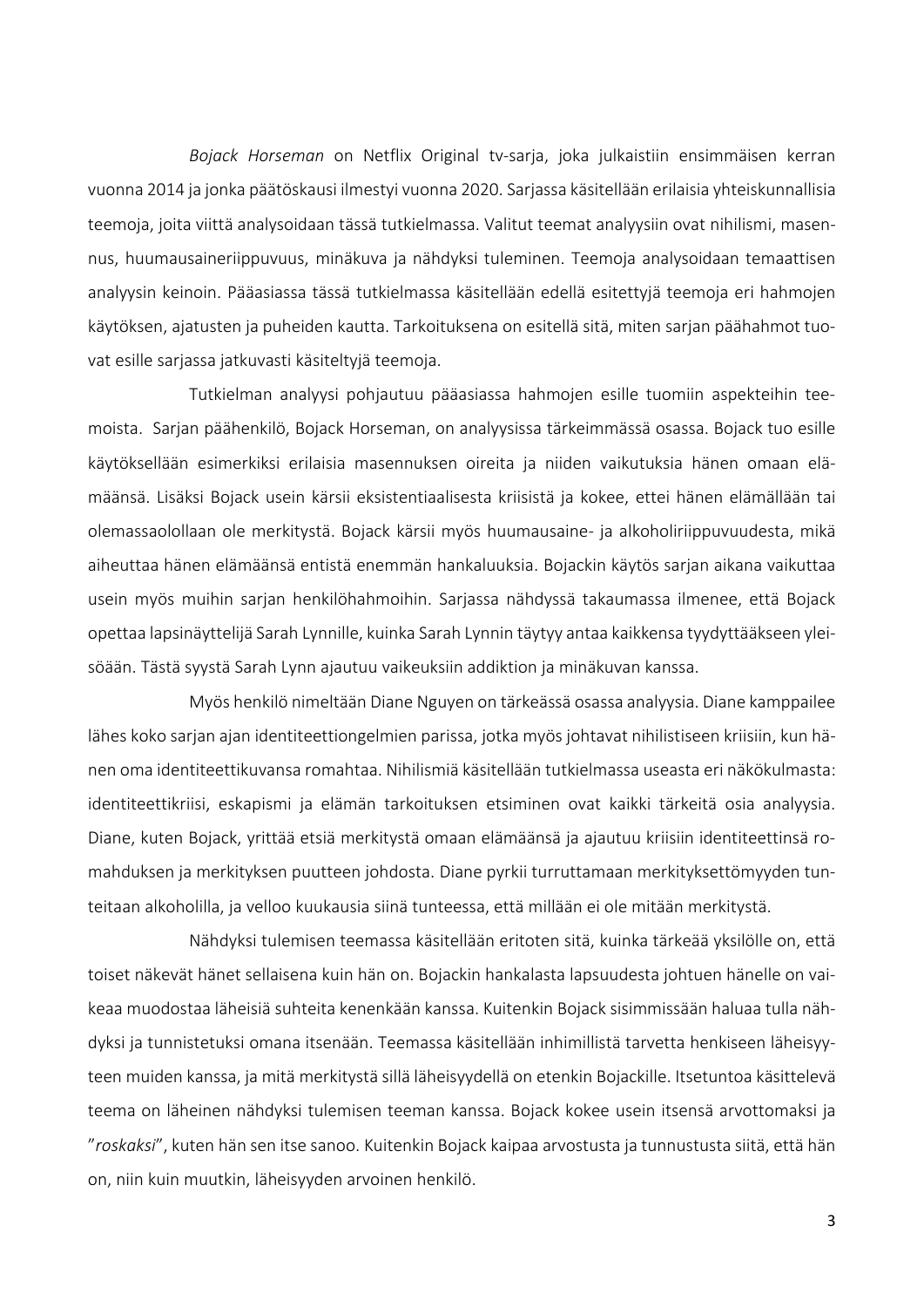# Table of Contents

| 1. |      |        |  |  |  |
|----|------|--------|--|--|--|
|    | 1.1. |        |  |  |  |
|    | 1.2. |        |  |  |  |
|    |      | 1.2.1. |  |  |  |
|    |      | 1.2.2. |  |  |  |
|    | 1.3. |        |  |  |  |
| 2. |      |        |  |  |  |
|    | 2.1. |        |  |  |  |
| 3. |      |        |  |  |  |
|    | 3.1. |        |  |  |  |
|    | 3.2. |        |  |  |  |
|    | 3.3. |        |  |  |  |
|    | 3.4. |        |  |  |  |
|    | 3.5. |        |  |  |  |
| 4. |      |        |  |  |  |
| 5. |      |        |  |  |  |
| 6. |      |        |  |  |  |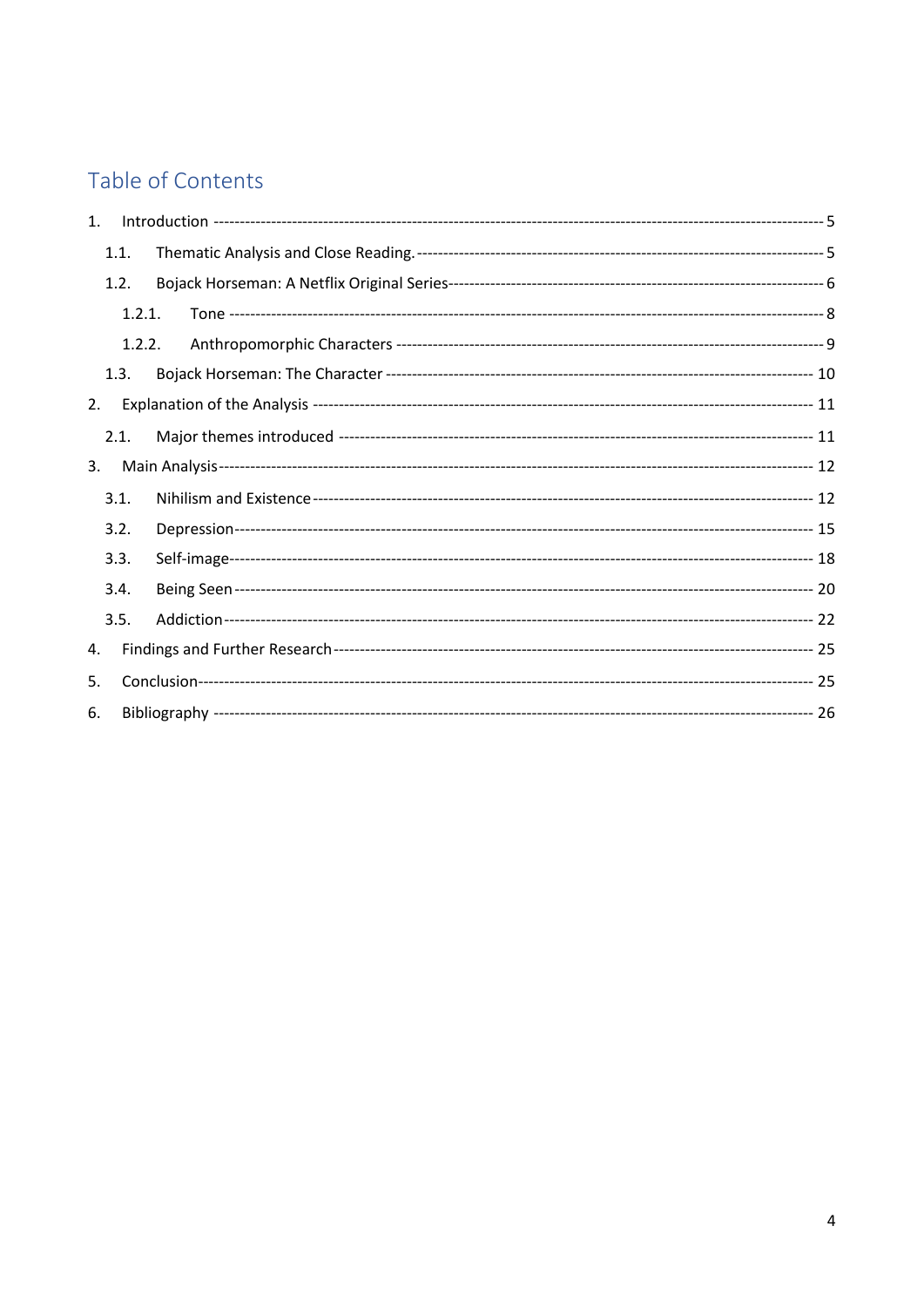## <span id="page-4-0"></span>1. Introduction

*Bojack Horseman* is a TV-show that debuted on *Netflix*, the online streaming service, in 2014 and aired its final season in 2020. The show was created by Raphael Bob-Waksberg for Netflix Original series. Tying together comedy and drama, the show tackles some very important societal themes. It brings light to depression, addiction, sexism, racism, and many other varying issues in the society. Of these issues, this thesis focuses mainly on depression, addiction and some other additional themes introduced throughout different seasons of *Bojack Horseman*.

*Bojack Horseman* was specifically chosen for this thesis because of its uniqueness; being set in alternate universe in Hollywood, Los Angeles, it creates a familiar but still a little different world from ours through characters, events, and the setting in general. Introducing anthropomorphic characters in addition to human characters, *Bojack Horseman* has a unique and distinguishable style. By including many different important themes in its storytelling, *Bojack Horseman* takes a stand in social critique in its own way. Therefore, thematic analysis was chosen as the most prominent way of analysis for this thesis as it allows a case-by-case exploration of the ways in which these themes are present in the show.

This thesis looks at five different themes taken from *Bojack Horseman* and analyses them through the characters' actions and dialogue in the show. These slightly overlapping themes are only a few of important themes in the show which have been decided due to their constancy in their appearances in the show. The themes introduced in this thesis are major characteristics of the show and appear in several different ways throughout the seasons. This will be further explained in the analysis of this thesis.

### <span id="page-4-1"></span>1.1. Thematic Analysis and Close Reading.

Dr Nadia Anwar explains in her article *Thematic Analysis: A Helpful Method for Literary Research* that thematic analysis in analyzing literary texts emphasizes open-ended answers to questions and flexible interpretation of the data at hand (Anwar, 2018). She further demonstrates that, in thematic analysis, the themes are picked from the corpus, that is, the data set, and are then analyzed according to the interests of the researcher. Moreover, Anwar states that thematic analysis is a method that helps in identifying and analyzing specific repeated patterns in the data set.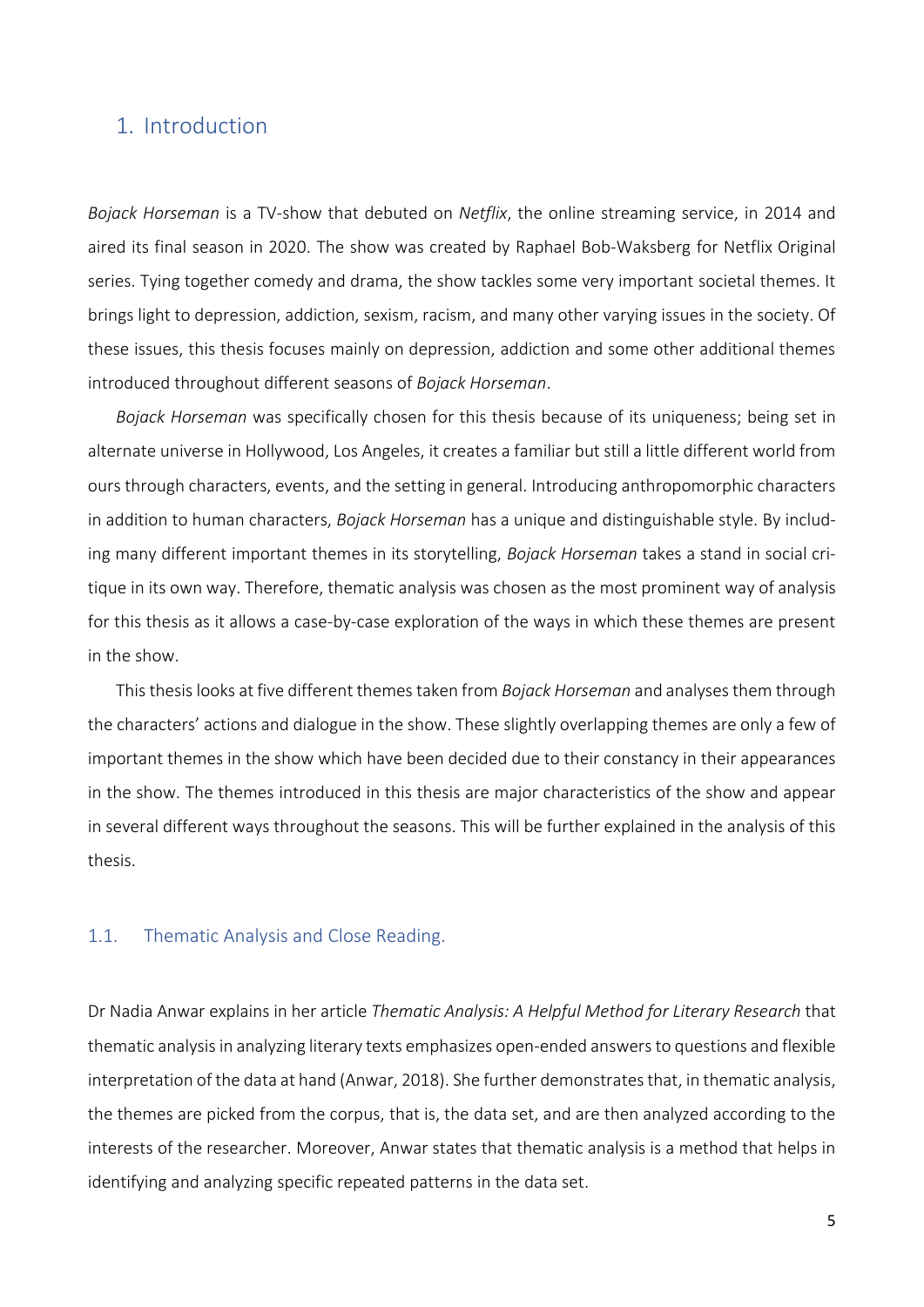Thematic analysis is especially suitable for this thesis, because first, the data set is vast and the analysis will benefit from analyzing specific repeated patterns, as explained above, rather than attempting to account for all the data. Secondly, because the series *Bojack Horseman* has very specific themes arising right from the beginning of the series and staying more or less similar throughout the show, their analysis will prove to be fruitful and providing insight into the show as a whole.

Another medium for analysis used in this thesis is close reading, which is a way of reading a text to uncover different layers of meaning which then lead to deep comprehension, as defined by Nancy Boyles in her article *Closing in on Close Reading*. She explains that close reading can help a reader to improve their comprehension of a text. Therefore, close reading is used as a method of analysis in this thesis to improve the quality of the analysis itself. Boyles further states that close reading goes further than only reflecting on a text: she explains that the best thinkers monitor and assess their analysis of the text (Boyles, 2012, pp. 37).

### <span id="page-5-0"></span>1.2. Bojack Horseman: A Netflix Original Series

*Bojack Horseman* is a Netflix original television series created by Raphael Bob-Waksberg, filled with dark humor and drama (*Bojack Horseman,* IMDb). It premiered in August of 2014 and aired its final episode in January of 2020. The series is based in modern day Hollywood, or as it is called in the show, *Hollywoo*. Many of the characters are anthropomorphic animals of different species, which brings the show some color and humorous perspective. *Bojack Horseman* tells the story of its titular character Bojack (voiced by Will Arnett), and the series follows his struggles with substance abuse, depression, and other difficulties. The first season begins with Bojack hiring a ghost-writer called Diane Nguyen (Alison Brie) to write his memoir, and from there it follows the life of several different characters and their everyday lives. The series focuses on just a few main characters but introduces some minor characters as well.

Bojack himself is a celebrity in his 50's, having become famous through a popular sitcom called *Horsin' Around* which aired in the 1990's. The show lasted for almost ten seasons, and Bojack made his fame and fortune during that time. It is revealed that, after the show ended, Bojack dedicated his life to alcohol, drugs, and meaningless sex. Immediately, during the beginning of the very first episode, an interviewer asks Bojack what he has been doing all these years since *Horsin' Around* ended.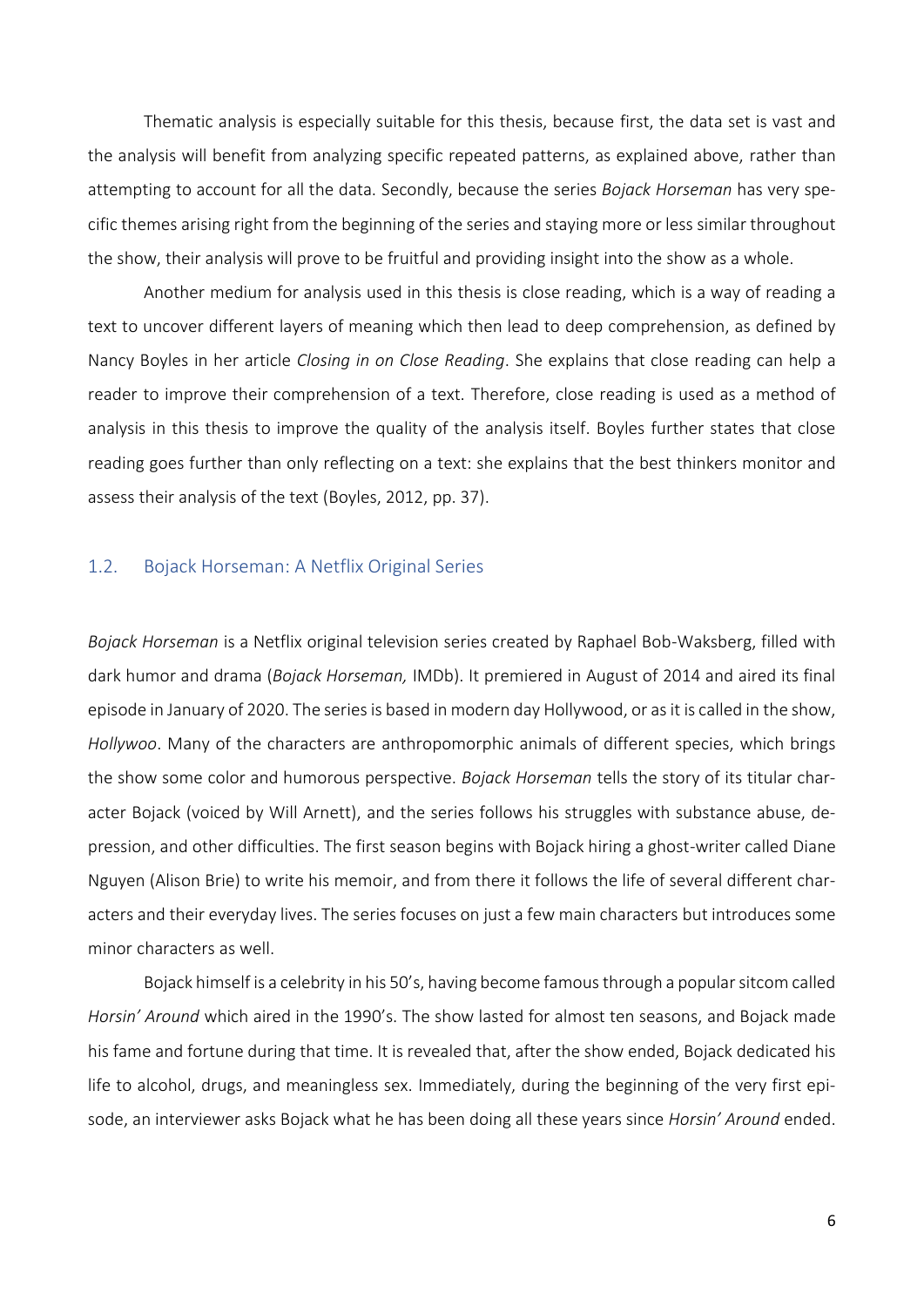INTERVIEWER: *What have you been doing since the show's cancellation 18 years ago?* BOJACK: *That's a great question, Charlie. I, uh… Uh, I… Um…<sup>1</sup>*

From this very first scene with Bojack, the audience can already get the picture that his life has not been very active during the recent years. Earlier in the same interview, Bojack mentions that he is very drunk, and after that comment, the fact that he cannot answer a simple question about his recent years paints a clear picture of Bojack's years wasted.

Throughout the entire show, the audience is presented with the development of Bojack's character and how he handles his addiction and depression. With the company of his friends, Bojack faces different kinds of struggles varying from inebriated sprees often caused by depressive episodes and anxiety, struggling to find meaning in one's life, and the stress of being in a spotlight all the time.



*Image 1 (Bojack Horseman, season 1, episode 6)*

Image 1 shows how Bojack often turns to liquor when he appears to lose control over his life. It is a habit of his which is repeated in many instances throughout the show and captures the essence of Bojack's substance abuse problem. Bojack turns to alcohol or other intoxicants, like pain killers for instance, when he feels that he needs to fill something inside him that cannot be cured by other means. His line in this image, *"Well, nobody knows me like you"*, shows how desperate Bojack is for closeness and intimacy, but feels that no-one can understand his true self accurately. In addition to feeling misunderstood, Bojack experiences failure to connect with other people on a deeper level. These and many other aspects will be further discussed in the analysis section of this thesis.

<sup>1</sup> " *Bojack Horseman: The Bojack Horseman story, chapter one."* Bojack Horseman, season 1, episode 1. 2014. *Netflix*.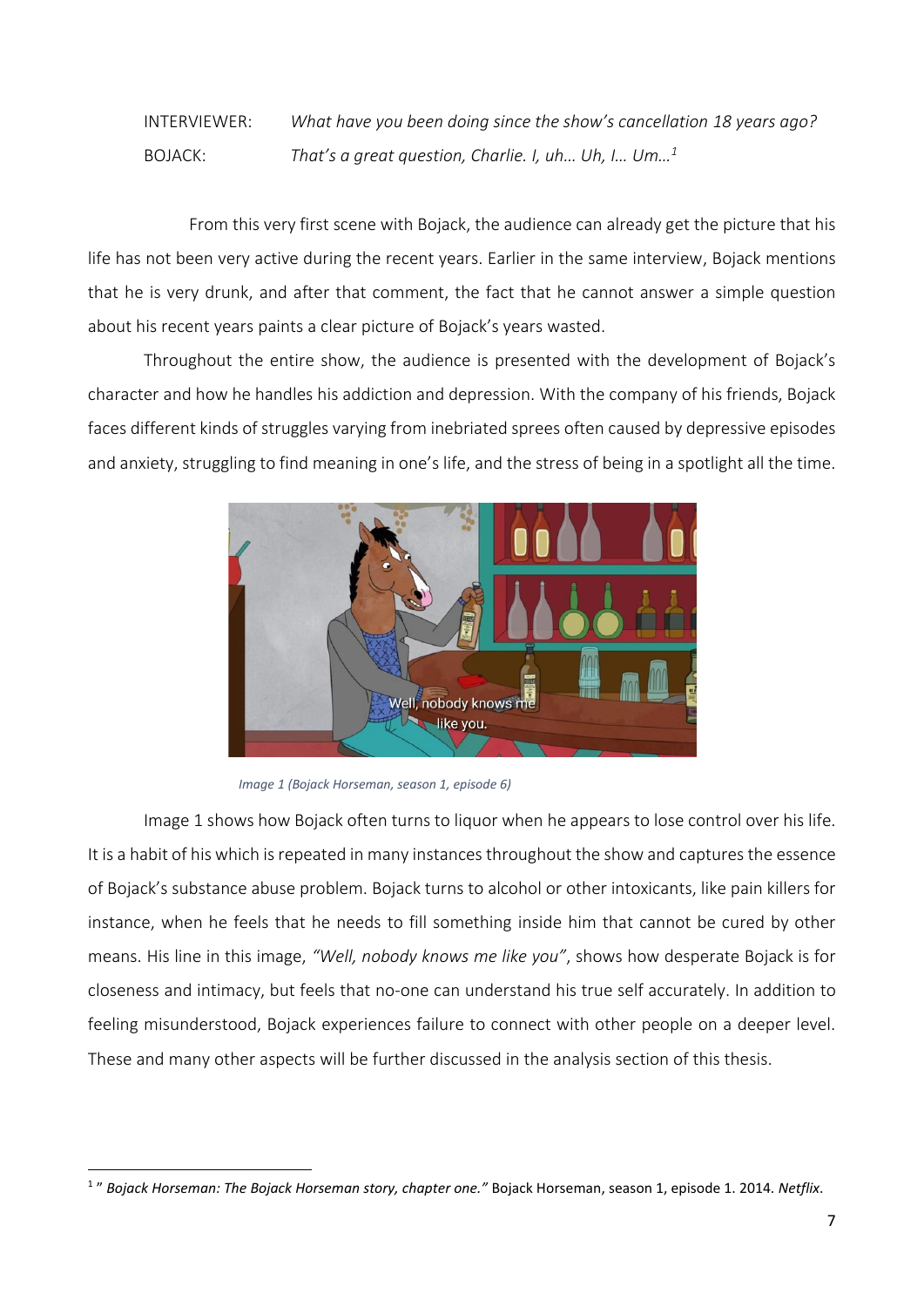#### <span id="page-7-0"></span>1.2.1. Tone

The tone of the series of overall very dark. The topics discussed in the show are serious and often even controversial, rarely being addressed so directly not avoiding the gruesome truth of reality. Some of the topics include for example sexism, racism, addiction, and the #metoo-movement. The seriousness of this series is alleviated by continuous dark humor, pop-cultural references, and animal puns.

Some episodes are noticeably lighter in tone than others, giving the show some balance, but most of the episodes include portrayals of a character experiencing some deep realization of themselves or life itself. One example of the type of humor in the series would be an instance in episode 2 "*Bojack hates the troops"* of season 1, during which Bojack purchases a box of muffins even though Neal McBeal, the 'navy seal' had "dibs" on them. After Neal goes public on how Bojack does not appreciate the troops, Bojack exclaims on phone, in live television, that "*Yeah, I ate them all in one sitting because I have no self-control and I hate myself."*

This whole conundrum involving the box of muffins is a great example of the humor in *Bojack Horseman*, first because the character Neal McBeal is a navy seal and an actual anthropomorphic seal character. Second, a few words from Bojack happen to cause a large commotion where everyone is certain that Bojack hates all the troops, even though that was not at all what he meant, and everyone else seems to be ignoring his opinion on whether all troops should be called heroes or if that title should be earned individually. Third, Bojack throws the above-mentioned quote enraged to the TV interviewer, but it is clear to the audience that he means it, at least to some extent.

These kinds of seemingly silly or funny misunderstandings and commotions are the main story of some episodes, but some of them involve much deeper meanings. Regarding the tone of the series, Bob-Waksberg has commented on season 2 episode 11 "*Escape from L.A."* in the following way:

*" There's this thing in writers' rooms where you're always pitching the darkest story you're never going to do… like, 'can you imagine if the protagonist of our show tried to sleep with a 17-year-old girl? What kind of show would do that? That would just be crazy, right? We would never — right?' But then it became, 'What if we are that show? What would that look like?'"* (Variety 2020*)*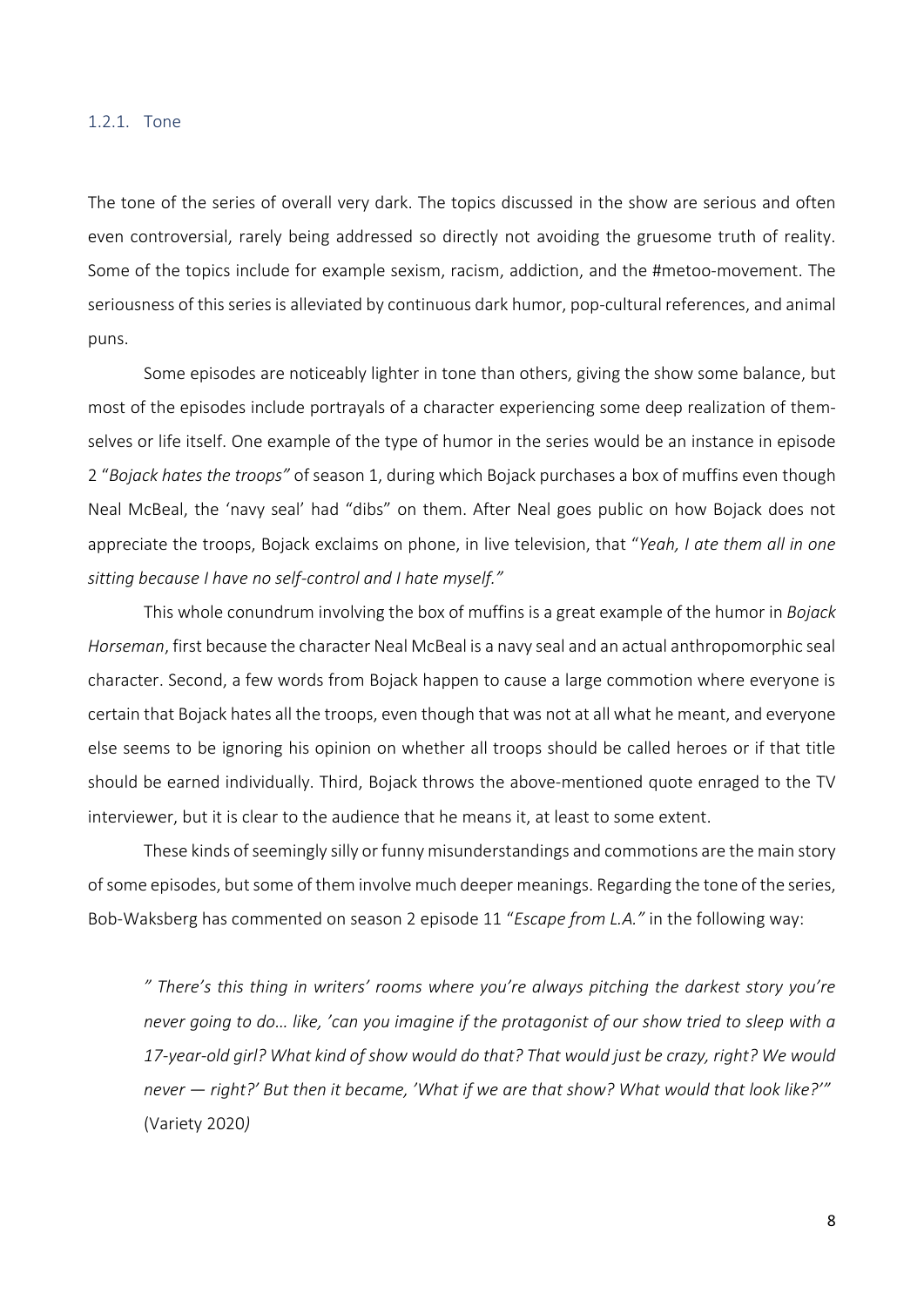The tone of the series gets considerably more serious as the show advances. The first season of *Bojack Horseman* has a much more humoristic standpoint, but as the story and the characters develop and progress, the storyline starts to present more serious storylines and shows increasing struggles in the characters' lives. The first season is mainly focused on Bojack's struggle with depression and anxiety, but later on other characters show more depth and personal issues as well. The tones in the later seasons are much deeper compared to the first, and even the second season.

#### <span id="page-8-0"></span>1.2.2. Anthropomorphic Characters

In *Bojack Horseman*, many of the characters are anthropomorphic animals. This means that they are animals who have been given human-like traits, and the extent of this in the series is that all animal characters in the series have mostly human bodies only excluding their heads and some other specific characteristics. The animals are also humane in the way that they feel and experience the world just like humans do.

In the movie and TV news website, Screenrant, Kyle Gehler published an article about the meaning of anthropomorphism in *Bojack Horseman* called *Bojack Horseman: Why the Show's World Really Has Talking Animals*. Gehler claims that by using anthropomorphism in the show, the show allows the audience to see themselves in the characters better (Gehler, 2020). If the show was using only human characters instead of animals, according to Gehler, it would be much harder for the audience to relate to the issues and the show would immediately seem much darker. In other words, using animal characters allows the audience to distant themselves from the abstract characters. The creator of the show, Bob-Waksberg has stated that (as quoted in Gehler's article) "*People project themselves onto [Bojack] more easily because he is not a person, -seeing a horse somehow feels more universal, or it feels more like, 'that could be me",* (Gehler, 2020).

Bob-Waksberg's quotation explains clearly why so many people have felt they could relate to the characters of *Bojack Horseman*. Seeing people in the same situations could make the viewer feel repulsed by the characters' actions, but as they are not real people, their actions too can be viewed in a more abstract way. Furthermore, their actions are not directly linked to the person portraying them, since there is no real face to associate the actions with. This makes the characters' actions, dialogue and feelings more universal and thus more relatable to the audience.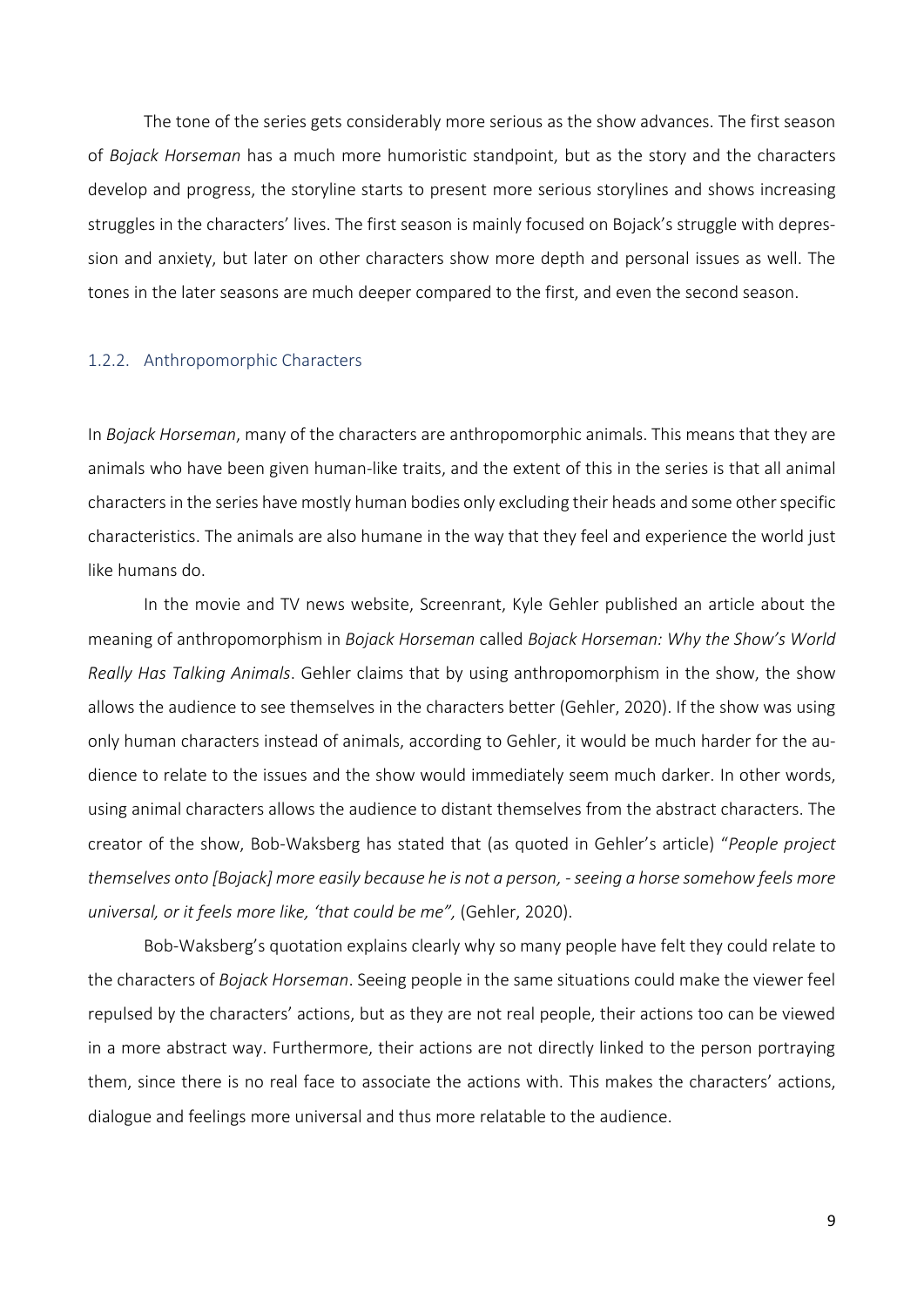Lander De Koster states in his dissertation *Animals and Social Critique in Bojack Horseman* that there is a clear contrast in the level of anthropomorphism between main and secondary characters. De Koster argues that while the protagonists in the series are elaborated and designed in detail, while secondary characters are much closer to being animal than human and have animal characteristics mainly for the comedic effect (Koster, 35-36). De Koster further elaborates this phenomenon by showing a specific example from season three episode nine, "*Best thing that ever happened*", where a dog character is working as a valet. Bojack and Princess Carolyn are arguing, and to win time for herself Princess Carolyn throws away the car keys, and the dog working as a valet runs after them like playing fetch. Through this example De Koster shows the inequality of anthropomorphic development between protagonists and secondary characters: the valet seems to have much more animalistic traits than Bojack and Princess Carolyn and behaves accordingly.

### <span id="page-9-0"></span>1.3. Bojack Horseman: The Character

After Bojack met his glorious years in 1990's, he has since succumbed into depressed and alcoholcoated life. He is filled with loathing towards himself and others and is all in all full of bitterness and insecurity. Bojack struggles with mental disorders such as depression and anxiety, battles with constant existential questions about the meaning of life and happiness and spends his days binge-drinking and watching episodes of his former television show. Through his autobiography written by Diane Nguyen, he hopes to rise again into *Hollywoo*'s top celebrated people. His struggles with depression and substance abuse often drive him to do the most ridiculous things and is forced to face his fears of trusting and being known by others.

Bojack is the son of Beatrice and Butterscotch Horseman. When Bojack was young, his home life was highly affected by his parents' alcoholism and unsuccessful, unhappy marriage. Bojack grew amid fighting, loveless parents, hateful mother and depressed father, his life reeking of tobacco smoke and whiskey. Although he rose to be a famous TV-star, it is almost obvious how his parents affected his problems in the future. As mentioned, he struggles with substance abuse, and is unable to form healthy long-term relationships with other people. Even though Bojack lives together with his young and goofy roommate Todd Chavez (Aaron Paul) and has been known to date several people during the series – including his agent, Princess Carolyn (Amy Sedaris) – he is not able to fully commit to other people, and not able to let anyone get close to him.

10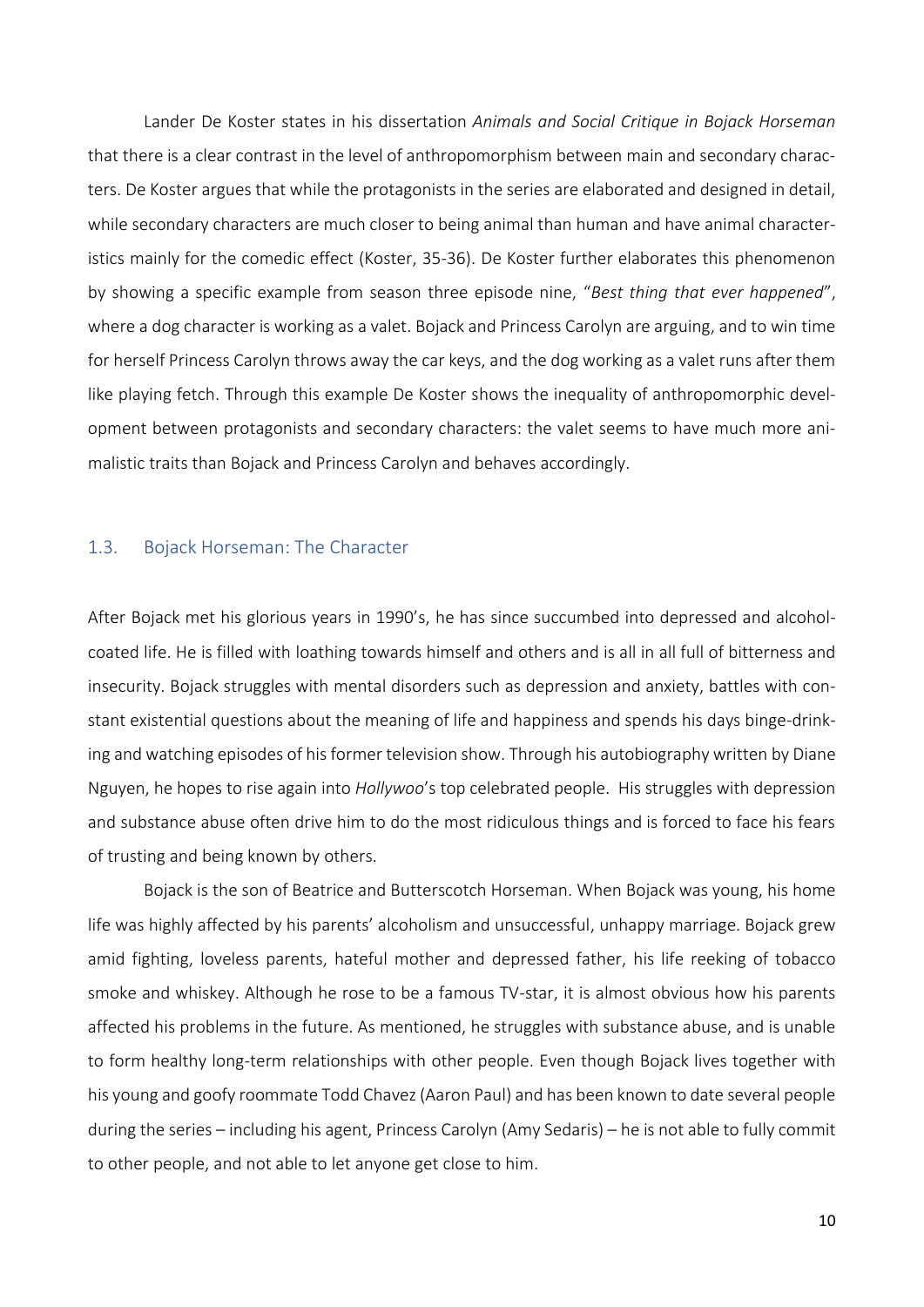The series, however, show a deep personal growth in Bojack's character. As the storyline progresses, Bojack is shown to fight his depression and addiction more and more. He comes to accept that he is not okay and even tries to seek help for his issues. Even if his self-help methods do not always work as he wishes, it still shows his willingness to fight. In the end of the fifth season Bojack signs in for rehabilitation program, and during the sixth and final season he overcomes his addiction and actively tries to lead a better and healthier life. Perhaps the most prominent proof of Bojack's character development is that when he is recognized on the street, during the series he goes from "*hey, aren't you the Horse from Horsin' Around?*" to "*hey, you're Bojack Horseman!*"

## <span id="page-10-0"></span>2. Explanation of the Analysis

This thesis will go explore several themes from the series *Bojack Horseman*, analyzing their meanings and messages to the audience. As well as the five themes identified in the series, some of the characters and their effect to the tone of the series will be assessed. Using examples from the show, the deeper meanings and distinctive features of media representation will be addressed. Using various external sources, the message and meaning behind these five selected themes will be examined. The external sources found to support this thesis' arguments are used in order to shed more light onto the issues, and moreover, to further explain the meanings behind the characters' actions and motives.

### <span id="page-10-1"></span>2.1. Major themes introduced

The major themes analyzed in this thesis are nihilism and existence, depression, self-image, being seen, and addiction. In this case, being seen means being acknowledged and recognized by others, and feeling important and loved in those moments. All these themes surface throughout the entire series in different ways and are brought to the viewer through different characters. Even though this is true, main points of the analysis will focus on the behaviors and actions of Bojack Horseman himself. It is possible to pick up other themes for the series too, such as sexuality, racism, and sexism, but these themes that were chosen seemed to be the most prominent and explicit, which is the reason why they were chosen for this thesis.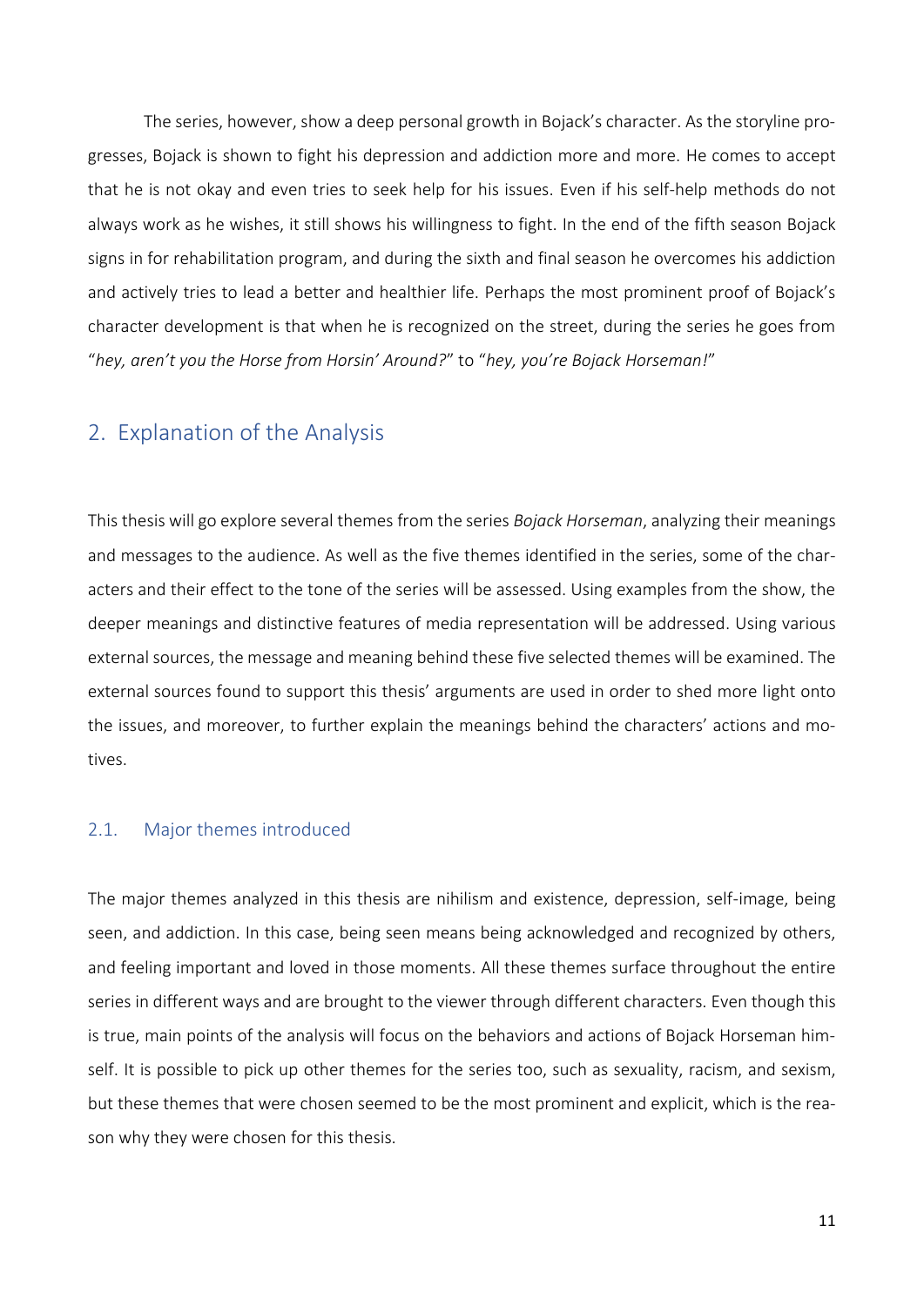Depression and nihilism are possibly the most apparent themes in the series, shown constantly through Bojack's struggle with finding happiness and meaning in life. These themes, as well as the others included in this thesis, overlap in some parts, and are not considered completely individual aspects of the series. Often some examples included can show aspects of several themes at the same time, but the examples are still used to highlight one specific theme at a time to avoid confusion.

### <span id="page-11-0"></span>3. Main Analysis

### <span id="page-11-1"></span>3.1. Nihilism and Existence

Nihilism in this context means a mentality, where existence is seen senseless and meaningless (Merriam-Webster dictionary, *nihilism*). The theme of existence – especially the characters' struggle with their own existence and its meaning – is closely tied to nihilism. Bojack is seen in the series to often wonder about the meaning of his life, or whether life has any meaning at all. This is especially seen through his lines in the show: he is shown wondering his own place in the world, thinking about the meaning of existence.

In the show, Bojack escapes his life in *Hollywoo*, Los Angeles two times due to a personal crisis. Both times he leaves without telling anyone about his departure and goes somewhere else only to return without finding any answers to his nihilistic questions. Through escapism, Bojack either hopes to find some clue to what his life is supposed to mean or attempts to find a different 'self' somewhere else, hoping it would solve is existential issues. The first time he leaves it is during season two, episodes 10 to 11. In the end of episode 10, Bojack is faced with a question asked by Diane: *"When's the* 



*Images 2 and 3: season 2, episode 10.*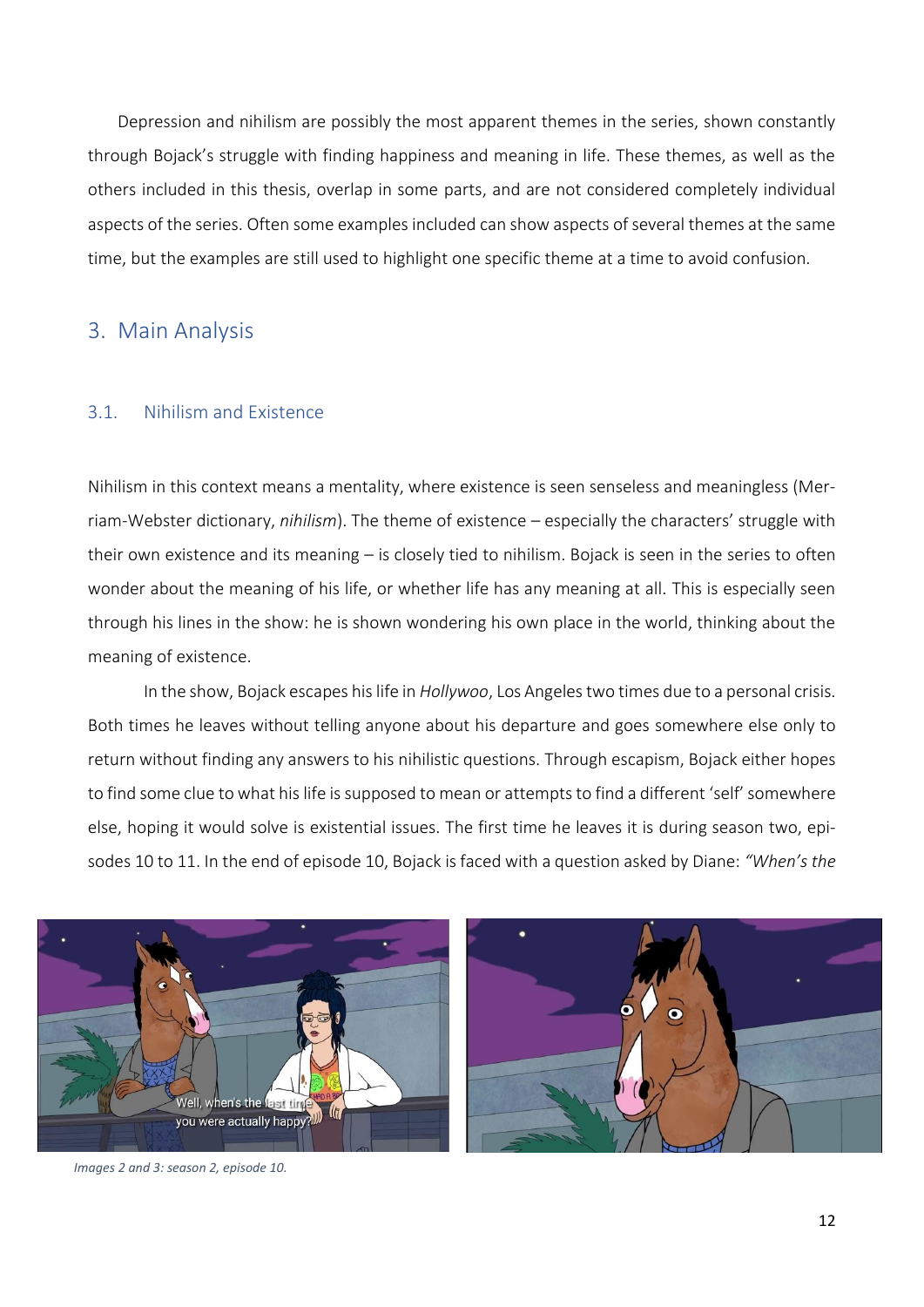*last time you were actually happy?"* (images 2 and 3). This question drives Bojack to doubt his whole existence in *Hollywoo* – if he cannot be happy here with all that he has, then where can he be happy?

After this question has been presented to Bojack, he jumps into his car and drives to Tesuque, New Mexico to see his old friend Charlotte Carson (Olivia Wilde). Bojack bonds with Charlotte's family during his stay there, especially with Charlotte's daughter Penny. Bojack ends up confessing to Penny that he "*didn't like who he was in LA"*. This way Bojack has confessed his feelings of doubt regarding his life and identity in his *Hollywoo* life and attempts to change himself for the better by moving to be somewhere else. However, Bojack is thrown out of the family residence by Charlotte when she finds Bojack and Penny together in the cabin of Bojack's boat. 17-year-old Penny wanted to have intercourse with much older Bojack, and even though he refused, Charlotte caught them in the worst possible moment. After Bojack is thrown out, he returns to LA with the same mindset that he left with – even though he tried to escape who he is, in his own mind, his own actions caught up with him.

Through this escapism Bojack tries to find some happiness and meaning in his life. His unhappiness causes him to question the meaning of his life, and he often concludesthat there is no meaning to anything. When unfortunate incidents seem to follow him wherever he goes, his life is presented as a chain of meaningless struggle with no result. Nihilistic thoughts rise in Bojack when he wonders the uselessness of existence, and questions whether anything he does matters after all. When faced with setbacks, Bojack often concludes that nothing seems to matter. He in a way gives up the control of his own life and admits his defeat. As if he was fighting against the very powers of the universe, whenever he 'loses the battle', nothing seems to matter to him anymore (image 4.)



*Image 4: season 1, episode 7.*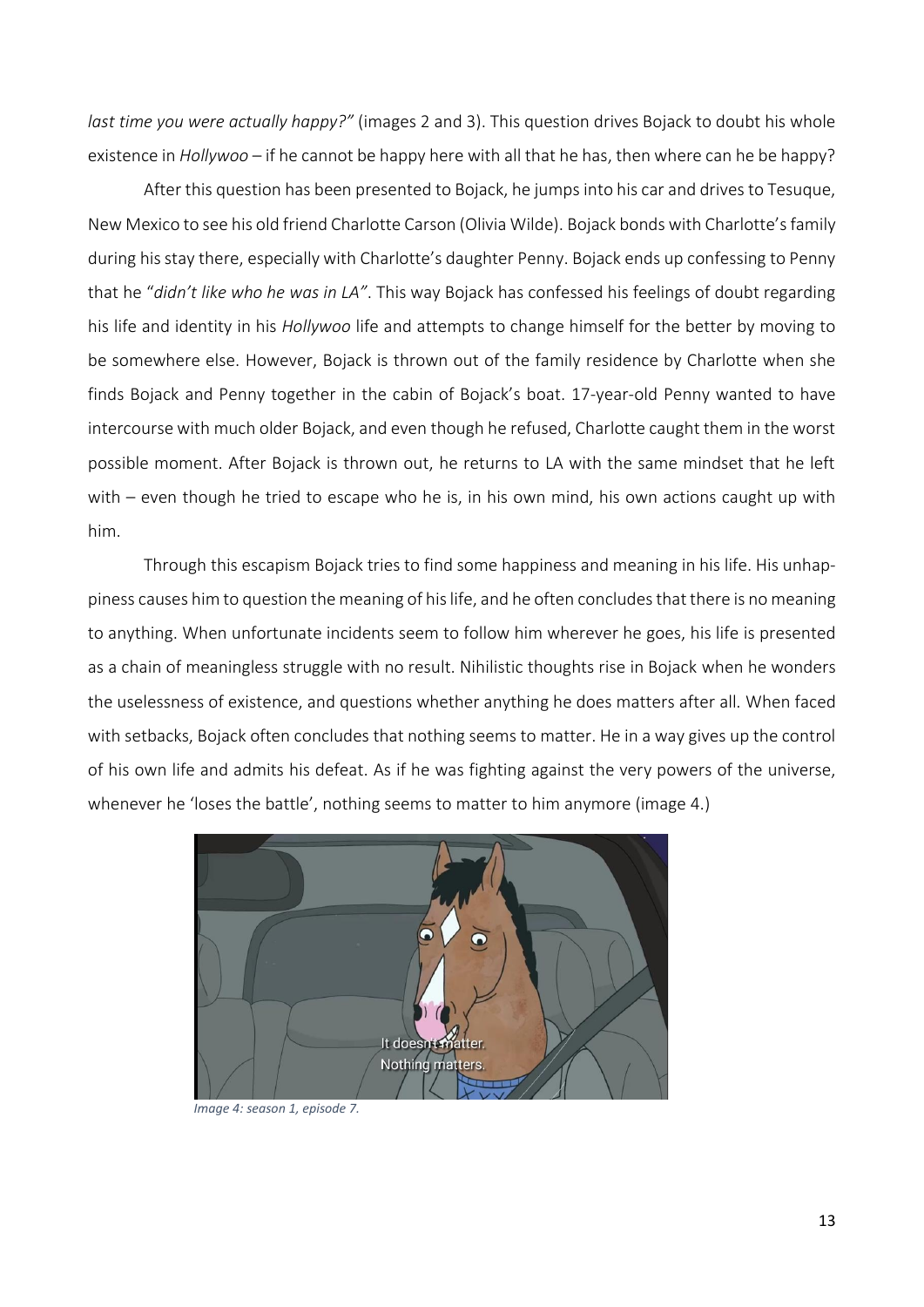Walter Veit explains in his article *Existential Nihilism: The Only Really Serious Philosophical Problem* the philosopher Albert Camus' thoughts on *the absurd*: "*absurd is born of this confrontation between the human need or meaning and reason, and the unreasonable silence of the world".* Veit claims that there are two realizations related to the abovementioned *absurd*: the realization that life is meaningless and one's desire for meaning. In the instances where Bojack seems to lose all meaning in his life, as happens in the example presented above, his need for the meaning is realized: only when the meaning is gone, does he realize what he now is missing.

Existential nihilism is defined by Veit in his article as "*the denial of meaning and purpose*". Veit claims that even though nihilist thinkers often see life without any meaning and purpose, people still often long for some meaning in their lives (2018). Thus, even though nihilists feel that there is no meaning to life, they might try to find some meaning in other places. Those who find life completely meaningless might struggle with depression and feelings of melancholy.

Bojack, too, finds himself searching for some meaning and purpose in his life even when he sees no hope in his future. Bojack has gone through so many adversities in his life, that he feels that there are only other adversities ahead. Struggle is the only constant in his life, and he believes that life cannot change for the better at all. This causes Bojack to fall into despair more than often. Later in the series, however, Bojack attempts to find meaning in his life by working and hopes that by being remembered through his work after his death, his life will have had meaning.

| JILL PILL:     | That's the whole point, nothing lasts.                                         |
|----------------|--------------------------------------------------------------------------------|
| <b>BOJACK:</b> | No, I know, but see, years after I die, people will still be able to see me in |
|                | Secretariat.                                                                   |
| JILL PILL:     | And then what?                                                                 |
| BOJACK:        | And then I'll be remembered. If I win an Oscar, I'll be remembered.            |
| JILL PILL:     | And then what?                                                                 |
| BOJACK:        | Then my life will have meaning! <sup>2</sup>                                   |

Nihilism is brought up in the show when the characters are going through their worst times. Diane experiences an existential crisis and travels to the war-torn Cordovia to write a book about Sebastian St. Clair, a philanthropist. However, Diane is not able to handle the death and destruction

<sup>2</sup> " *Start spreading the news."* Bojack Horseman, season 3, episode 1. 2016. *Netflix*.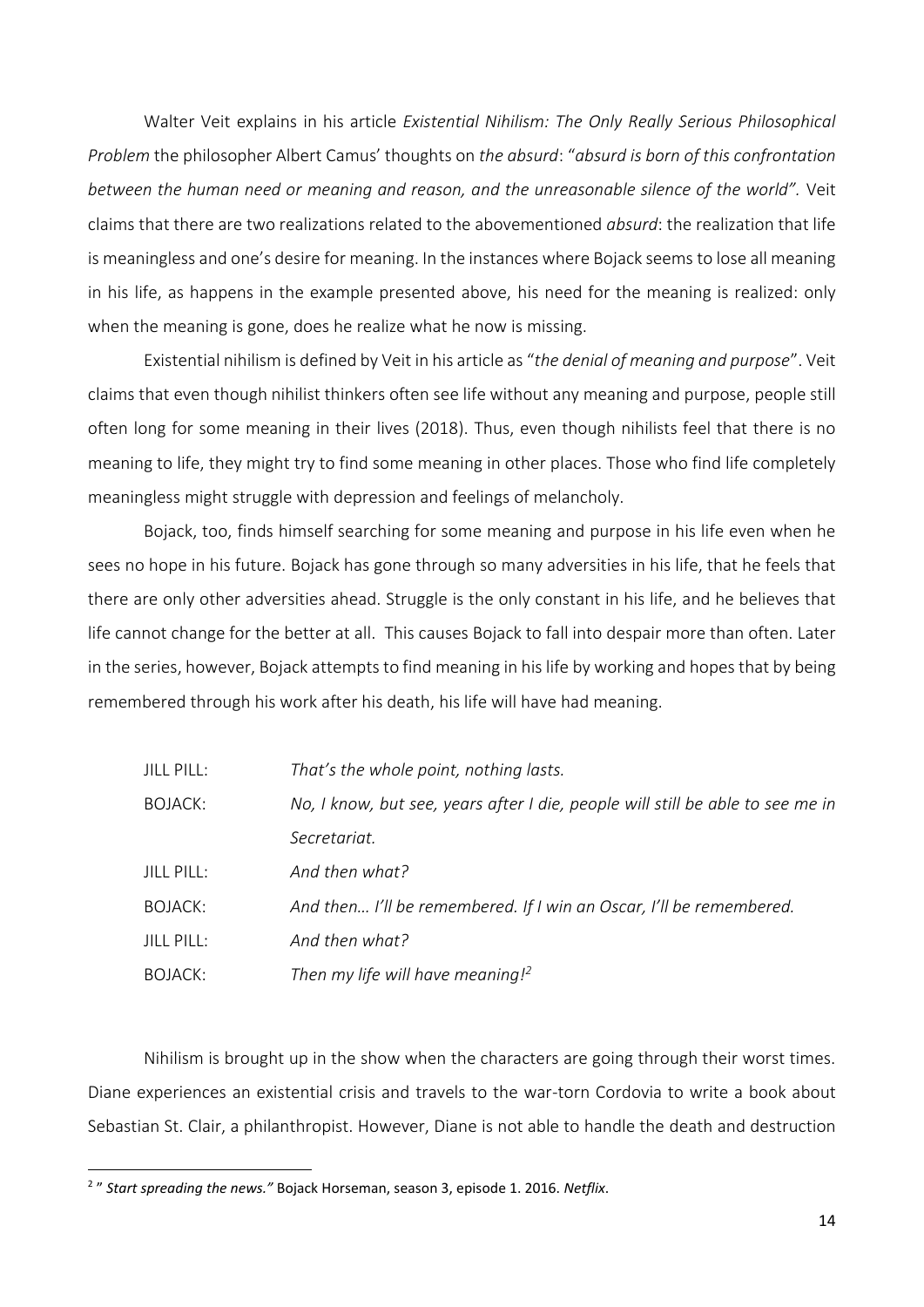of war and flies back to LA, ashamed and disappointed in herself. After this failed attempt to do something meaningful with his life, Diane falls into an identity crisis fueled by disappointment in her life. Due to struggling with the meaning and importance of her own life, Diane spirals into nihilistic episode. Losing the meaning of her own life, she also fails to find any meaning in the world at all. The collapse of her sense of identity further increases her lack of sense in the world: Diane ends up giving up on her core beliefs of altruism and she spirals into meaninglessness and lack of hope for the world.

Nihilism, in *Bojack Horseman*, is made visible in many ways. Crisis with identity and existentialism are common with the characters, and as shown before, particularly Bojack and Diane struggle with finding meaning in their lives and the world. Diane, trying to discover her place and meaning in the world, and Bojack, fighting the feelings of meaninglessness. Although these struggles present in different ways in the show, the one commonality with Bojack and Diane's struggles is the lack of recognized meaning in their lives. This, although differing from the traditional definition of nihilism (taken from Merriam-Webster dictionary), shows how the lack of meaning in one's life can lead to many different problems. The emptiness Bojack and Diane feel can be directly attributed to feeling meaningless in their own existence, which in turn links to nihilism.

### <span id="page-14-0"></span>3.2. Depression

Depression is one of the most important themes in Bojack Horseman. The characters in the show are shown to struggle with different symptoms of this mental illness: self-hatred, sadness, hopelessness, numbness, and with many others. Bojack, as the main character, is possibly the most important character regarding this theme and is also the one who is shown to struggle with depression the most. In addition to continuous substance abuse including both alcohol and various drugs, Bojack also is seen to wallow in self-hatred and hopelessness as well as shown to be very unhappy.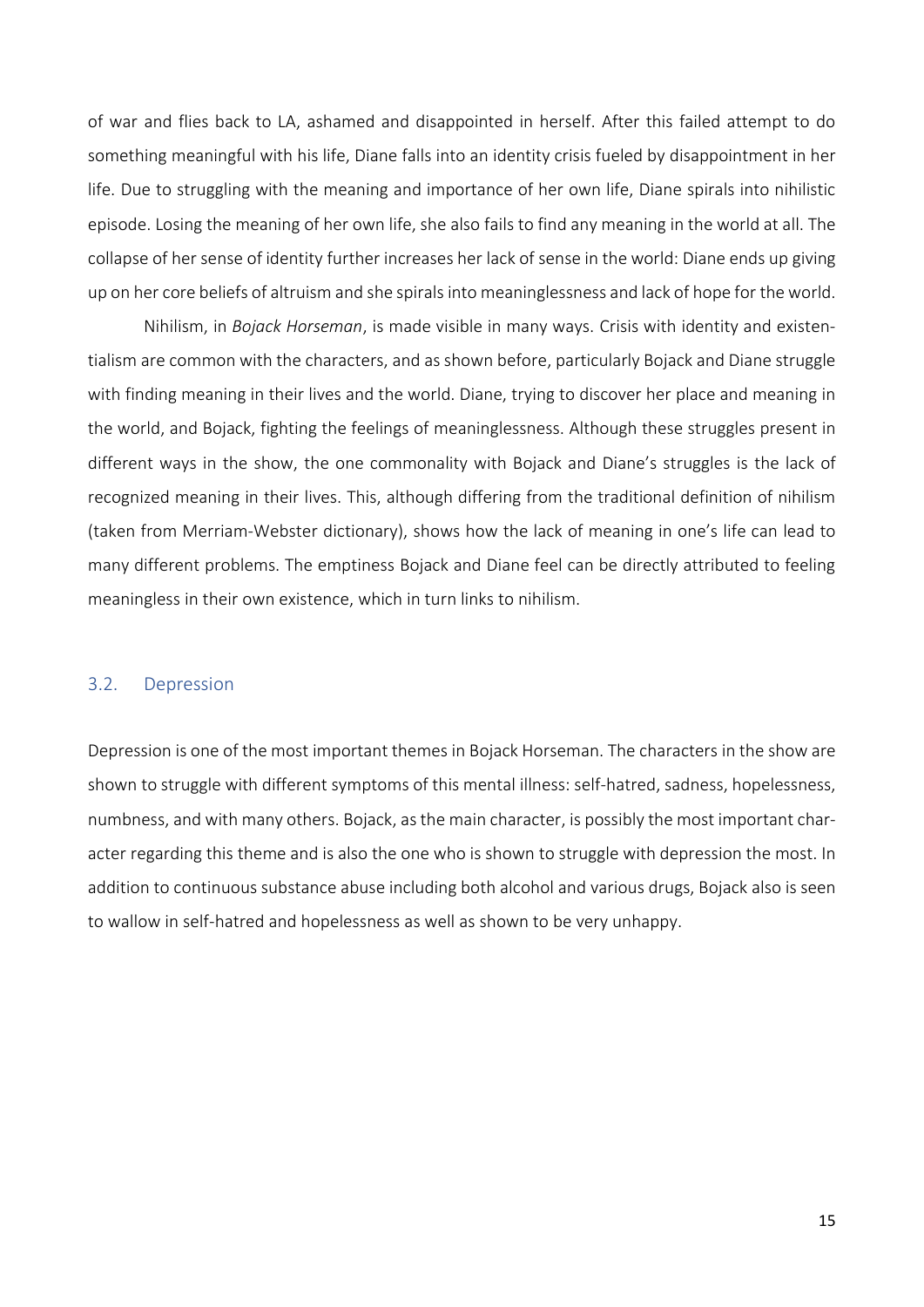



*Images 7–9: season 2, episode 8* 

Bojack often participates in conversations regarding his unhappiness. In addition to images 2 and 3 shown before, he also mentions for example to Mr. Peanutbutter (Paul F. Tompkins) that he wishes he could feel good about himself (images 7-9). Bojack struggles with feeling content not only with his life, but with himself too. In addition to not feeling happy, he does not feel good about himself nor does he know if it is even possible for him to ever feel good or to be happy. This doubt increases when Bojack is faced with difficult situations; the unhappier he feels, the more certain he is he can never be happy at all. This often causes Bojack to spiral into a depressive episode, where he cannot find an exit from the situation.

In a Bustle magazine article from 2017, Courtney Enlow writes on the depiction of depression in *Bojack Horseman*, emphasizing the fact that *Bojack Horseman* gives the audience an honest and unembellished image of mental illnesses – she says that *Bojack Horseman* brings down different myths surrounding depression and how it is presented in media. Enlow also draws attention to how correct and real representation of depression in media can be helpful for those who have not been personally touched by it.

BEATRICE: *I know you want to be happy. But you won't be. And I'm sorry. It's not just you, you know.*  BOJACK: *What?*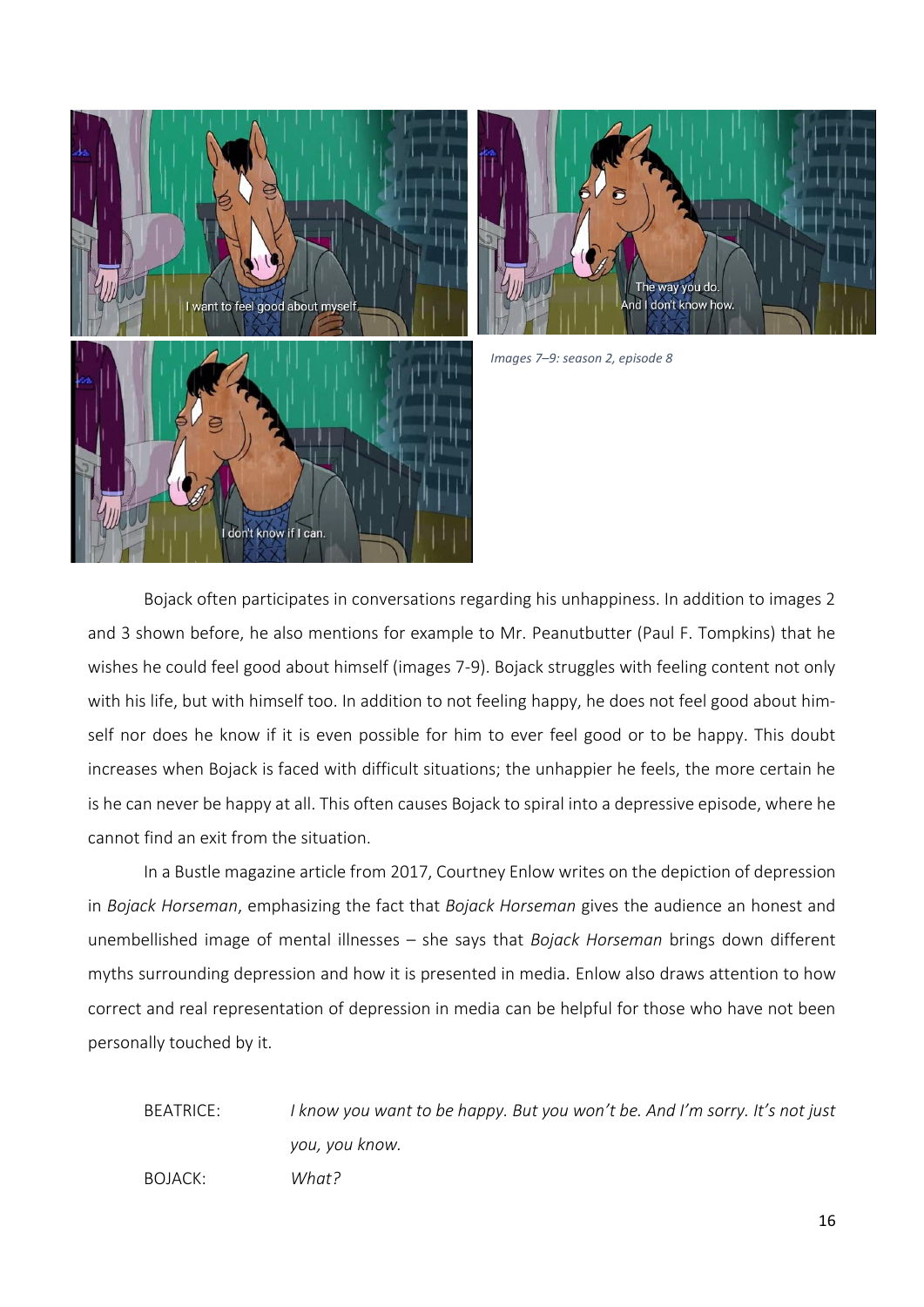BEATRICE: *Your father and I, we… well, you come by it honestly. The ugliness inside you. You were born broken. That's your birthright… You're Bojack Horseman, and there's no cure for that. <sup>3</sup>*

In the example above, Beatrice Horseman portrays the feelings of depression as "*ugliness inside you"* and being broken or born broken. Beatrice uses this imagery to present the reality of Bojack's situation more accurately: he is not only feeling depressed, but there is also something greatly wrong with him (or so they feel). Different metaphors for depression are widely used to portray the feelings people experience. In this case, Beatrice uses the word "*broken*" to imply that there is something in Bojack that cannot be fixed, and that he will suffer because of it for the rest of life.

Enlow writes in her review that "*as someone who has lived with depression my whole adult life, having a show like this has been invaluable"* (2017)*.* One of the most important aspects in the way *Bojack Horseman* depicts depression is the way it resonates with the audience. Honest and raw moments like the one shown above, taken from a conversation between Bojack and his mother, emphasize the barren reality of living with depression. Margaret Lyons writes in her review of humor and depression in *Bojack Horseman* that amid funny gags and jokes, "*everywhere you turn, someone's struggling"*. Even though Lyons is reviewing only the first season, this is true for the whole show. Depression and other mental illnesses, like anxiety, are not portrayed only as the struggles of one person amid others, but every character has their own problems in their lives. This is possibly the most realistic factor in *Bojack Horseman*: everyone is struggling in their own ways.

Even though not everyone experiences depression in their lives, everyone has their own different struggles. *Bojack Horseman* portrays this fact by showing a great variety of different issues with the characters. The characters are shown struggling with for example financial problems, identity issues, anxiety, substance abuse, childlessness, single motherhood, abusive families, and sexual identity. This large spectrum of problems shows how everyone has their own issues to deal with. This is what makes *Bojack Horseman* relatable for the viewers: not one character is without some problems, and the problems they face are depicted realistically and truthfully. Depression, however, is not only shown as a struggle in life. It is shown as a serious condition with different associative symptoms, like addiction, anxiety, and suicidal thoughts. Depression is presented as a constant impediment that affects one's life in many ways.

<sup>3</sup> " *Brand new couch."* Bojack Horseman, season 2, episode 1. 2015. *Netflix.*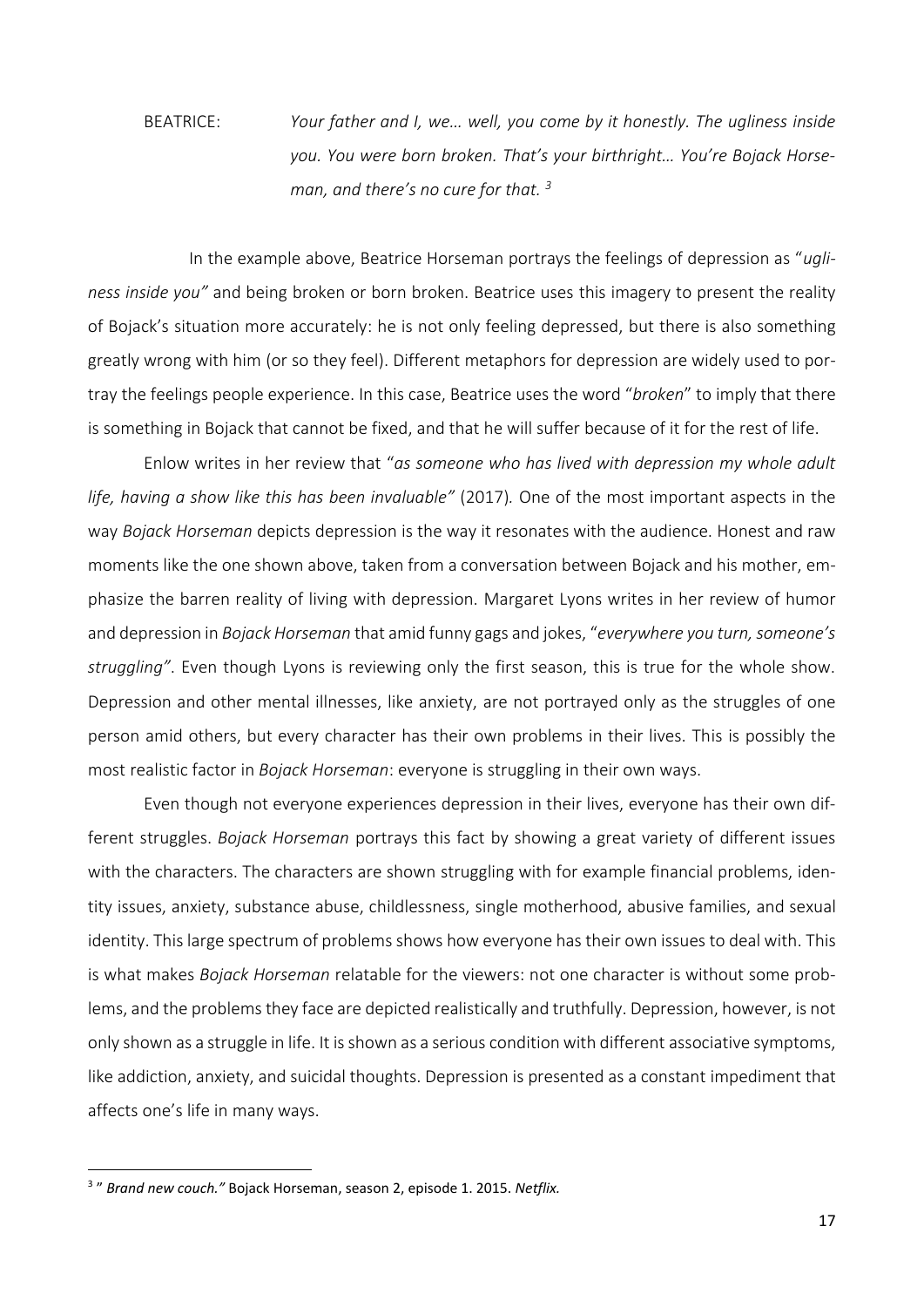### <span id="page-17-0"></span>3.3. Self-image

The theme of self-image is closely related to the following theme of being seen. As will be explained in the section 3.1.4., Bojack is afraid of being seen or known by others because he fears that knowing his true self would make people resent him. This fear of people disliking his true self stems from deeply rooted self-image issues. Bojack sees himself as a person undeserving of love due to his personality, or self. Bojack sees himself as a bad person, an "asshole", who is unredeemable and cannot be turned into anything good.

|                | TILDA MADISON: I had the abortion.                                        |
|----------------|---------------------------------------------------------------------------|
| <b>BOJACK:</b> | Nice. You don't want any little Bojacks floating around. Last thing this  |
|                | world needs is more of this garbage.                                      |
| HOLLYHOCK:     | Uh, excuse me?                                                            |
| BOJACK:        | No, you're great, you seem cool, but if we could go back in time and pre- |
|                | vent it Right? <sup>4</sup>                                               |

Bojack feels such a deep hatred for himself and his family alike that he exclaims that it is better not to have any offspring. Even though Bojack is having this conversation with his then assumed daughter, he feels that it is obvious for others too that it is better not to have any more of him in the world. As Bojack puts it, he sees himself as garbage, and does not think there is any reason to appreciate his or his offspring's existence. This self-hatred is so deeply rooted in him that he projects his self-image issues to his whole essence, claiming that it would be better not to have any of him in the world at all. This issue of self-hatred is so completely focused only on Bojack himself, that he does not stop to wonder how his thoughts might affect his offspring. However, after Hollyhock confronts him, Bojack states that that does not include her: this further shows how self-centered Bojack's selfhatred is. He himself is "garbage", but anyone else with the same qualities is not – this shows how blinded Bojack is by this. He cannot see himself from the eyes of others, and consequently cannot see himself as any other than what he himself thinks. That is, he cannot position himself into the viewpoint of others, but rather is stuck in this biased image of himself.

<sup>4</sup> " *Commence fracking."* Bojack Horseman, season 4, episode 4. 2017. *Netflix*.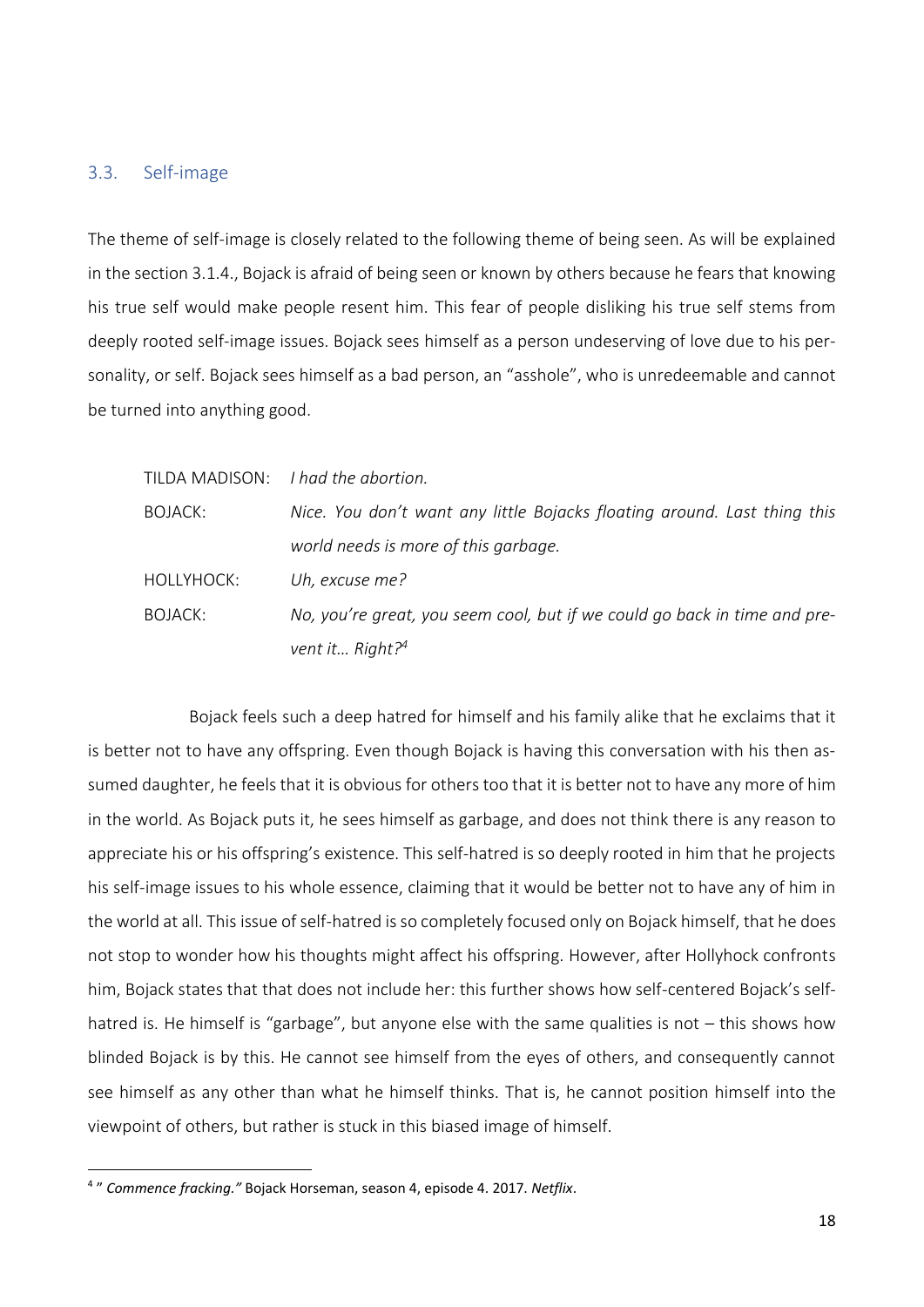Another major part where the issue of self-image comes up is Hollyhock's struggle with her weight. In episode eight of season four, Hollyhock mentions to Bojack that "being around skinny girls" makes her feel like a "blob". The word "blob" she uses to describe herself shows that she is not completely comfortable in her own body and recognizes that her self-image is directly affected by being around people she feels are her superior. She feels inferior to the other girls because of her weight and is visibly uncomfortable feeling that way. Later in the same episode Bojack offers to take her out for ice cream or pizza, to which Hollyhock answers that she is not hungry.

In episode ten of season four it turns out that Bojack's demented mother Beatrice, who has been living with Bojack and Hollyhock for a while, has been drugging Hollyhock's coffee with medicine used to lose weight and is now addicted to amphetamines. Hollyhock ends up in a hospital, after which Bojack discovers Beatrice's scheme. Beatrice's issues with Hollyhock's appearance stem from her own childhood – her past is introduced in episodes two and eleven of season four. When Beatrice was a child, she was picked on at school and called fat, and her father (Bojack's maternal grandfather) was also concerned about Beatrice's weight. Because of the superficial environment of Beatrice's childhood, where a girls' looks were much appreciated over their intelligence, Beatrice too grew to obsess over girls' weight and appearance. Later on in her life, she then ended up reflecting these long-learned image issues to Hollyhock.

Eating disorders and body-image issues, even though appearing to be only a minor setback in Hollyhock's life, are instead a continuous theme in Bojack's life, too. Already in episode one of season one he is shown to be concerned about his weight. When Bojack and Princess Caroline were having a conversation in a restaurant, Bojack was continuously shown to eat pre-meal bread. When they decide to leave without ordering, the waiter asks Bojack to pay for the bread because he ate nine baskets of it. Later in the episode, Bojack is shown to obsess about the amount of bread he ate and beat himself up about eating so much.

| BOJACK: | Yeah, but I didn't even eat that much bread. What did I have? I must have |
|---------|---------------------------------------------------------------------------|
|         | had                                                                       |
| WAITER: | You ate nine baskets, sir.                                                |
| BOJACK: | Really? Great, now I'm gonna feel like a fat ass all week.                |
| BOJACK: | You've seen me naked. Do you think I'm getting chubby?                    |
| PC:     | You want to know the real reason we're breaking up?                       |

19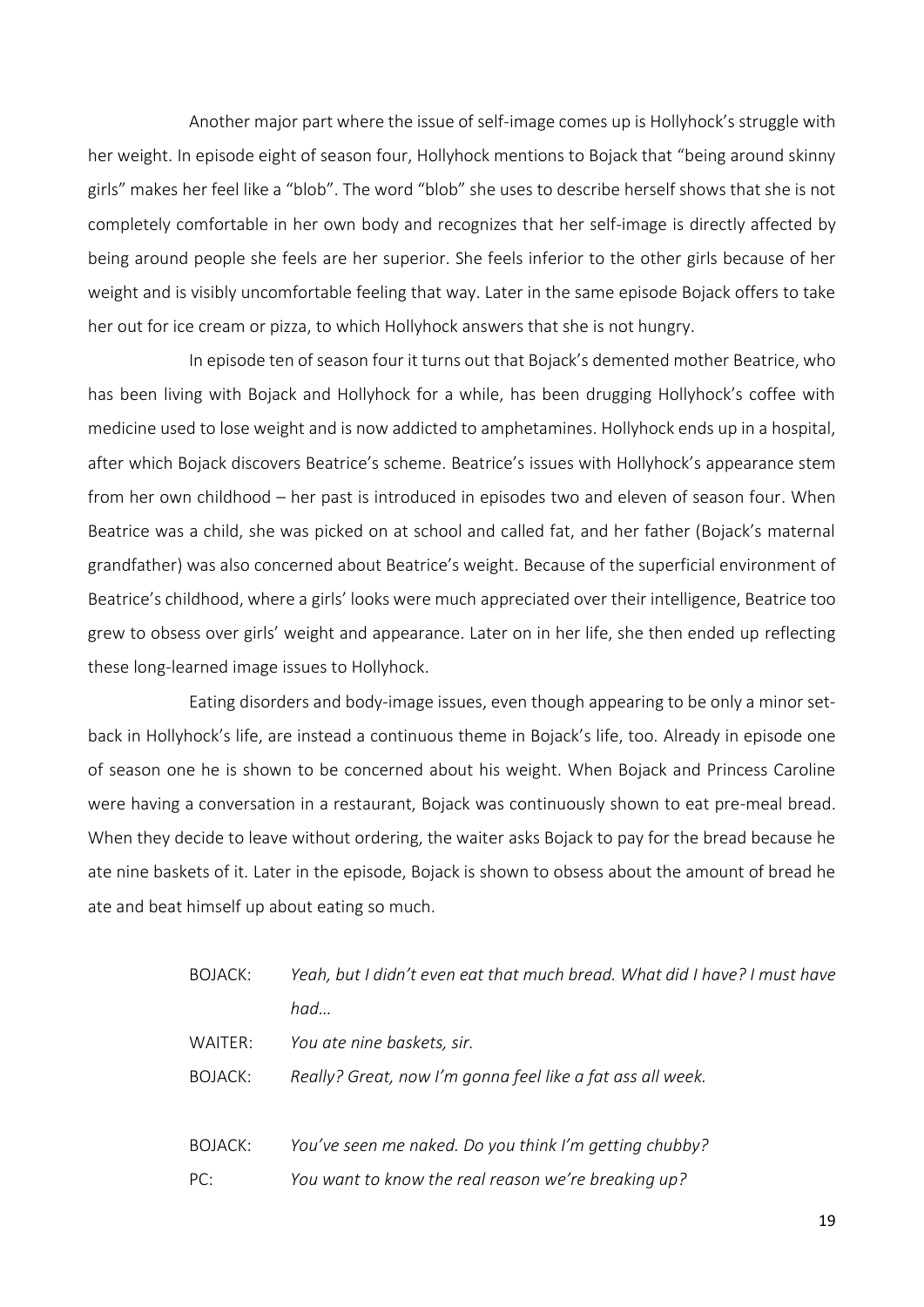BOJACK: *What was that? Sorry. Couldn't hear you over the sound of my calories not metabolizing.*

BOJACK: *So yeah, technically I was dumbed, but the real headline of the evening was "Dumb guy eats bread, gets fat, the end." Wasn't there a pizza here a second ago?* 

As seen in these examples taken from *Bojack Horseman* season one episode one, Bojack's eating habits and following regret is shown as a joke during an unrelated situation. Even though this is not shown as something serious, this continuing theme of Bojack being concerned about his weight and his appearance show how uncomfortable he is in his own body. Details like these are what make the character what he is and showing Bojack struggle with his self-image throughout the show like this shows how little he actually appreciates himself. Small mishaps like eating too much bread can send him into a spiral of self-loathing, which further emphasizes the fragility of his self-image.

### <span id="page-19-0"></span>3.4. Being Seen

Joshua Hook, a professor of psychology, writes in his article *The Need to Be Seen* (2016) that people have the need to know that they are "*important enough to be recognized and acknowledged by others*". By this, Hook means that people have an innate need to be recognized, seen, and loved as themselves. Hook explains that people who were not 'seen' by their parents, or could not meet their unrealistic expectations, have an increased need to be seen as adults (Hook, 2016). This theory can be applied to Bojack, too: he lived his whole childhood in a mentally abusive household, and now feels inadequate and not seen by others.

From the various flashbacks to Bojack's childhood in the show, it can be noticed that he was not appreciated in his family at all, and his parents could not see him as an individual with a personality and feelings of his own. Due to this constant belittling in his past, Bojack now is simultaneously terrified and desperate for others to recognize and acknowledge him as he is. The lack of recognition in his childhood has caused him to now have issues with any intimate relationship in his adult life: being too close to anyone seems impossible to him, but at the same time it seems to be something that he needs and desperately craves.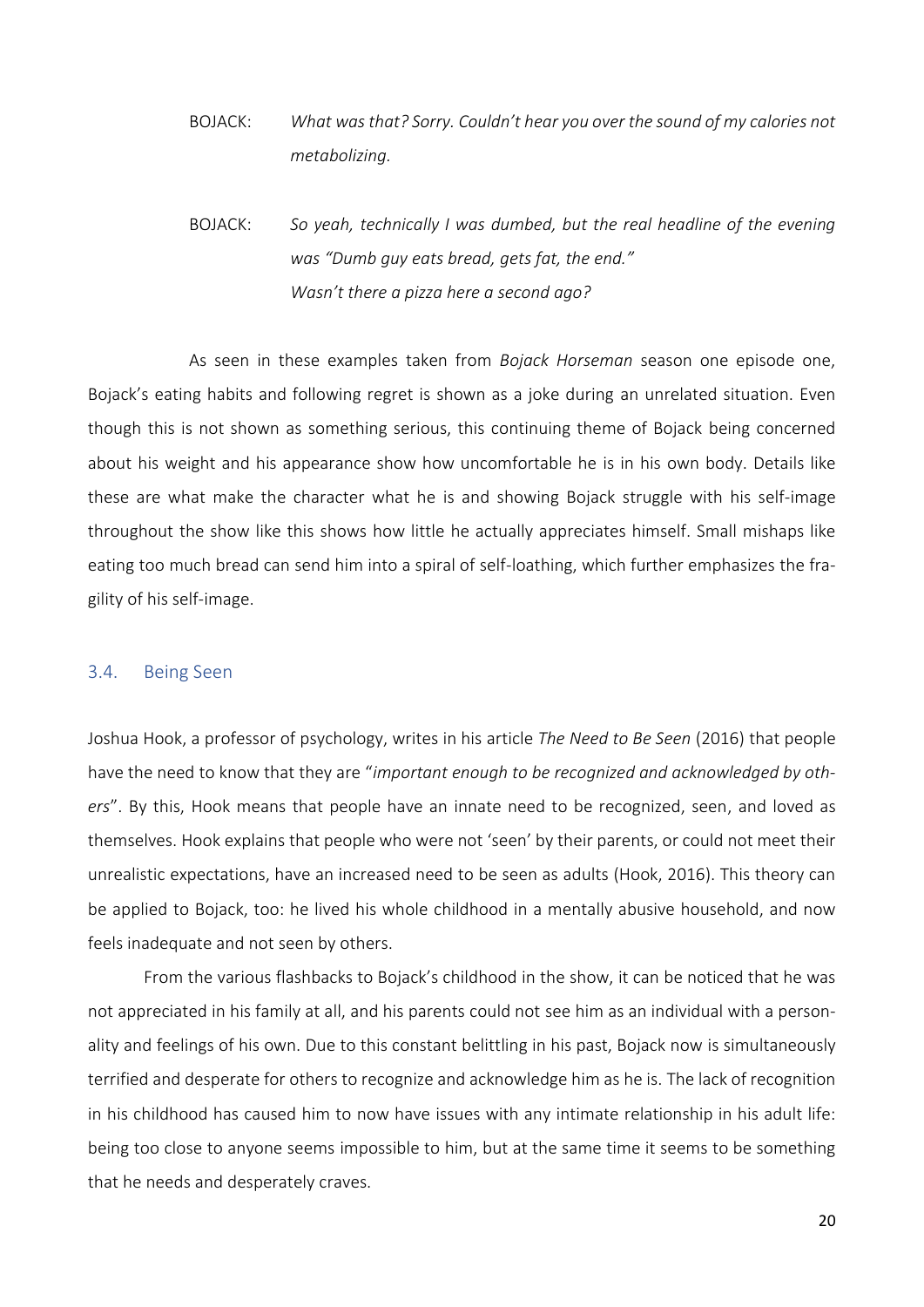In the beginning of the series, in season one when Diane starts to write Bojack's memoirs, a major issue they face in the writing process is Bojack's inability to open up. Even though Diane's job is to write a book about Bojack, Bojack finds himself unable to talk about his life and experiences. This inability comes from Bojack's issue with being seen by other people as he is – he would rather maintain a façade of a successful actor rather than tell everyone about who he really is. Even though he tells Diane he wishes to publish an honest memoir rather than "*an empty-calorie celebrity tell-some"*, as Diane herself puts it. After some encouragement from Diane, Bojack finally ends up talking about his childhood, and thus surrenders himself to the ordeal of being know deeply by someone.

Bojack is certain that when people grow to know him better, they will start resenting him for who he is. He keeps everyone at an arm's length and avoids getting into close relationships with anyone. The theme "*being seen"* refers to Bojack's fear of being known by and being close to others. His fear of intimacy affects his relationships with his friends, lovers, and coworkers alike. Bojack's perception of self mostly stems from is coping mechanisms: when someone gets too close to him, he lashes out and sabotages himself. This is not because he is "an asshole" as he sees himself, but because he cannot fathom being vulnerable and honest around others.

# WANDA: *What happened, Bojack?*  BOJACK: *Same thing that always happens. You didn't know me. Then you fell in love with me. And now you know me.<sup>5</sup>*

In this example, taken from *Bojack Horseman* season two episode ten, Bojack claims that Wanda was better off not knowing him on a deep personal level. Bojack feels that when someone comes to know him deep enough, they will find him unlovable. Most of all, he is afraid of people seeing how broken he really feels: he has been keeping up a wall between himself and others for all his life and cannot find the courage to expose his true feelings to anyone. This is where Bojack's issues with being seen, or being known, stem from – he is afraid that people who know him well enough will eventually leave him, like Wanda did at the end of their romantic relationship. Even though Bojack is afraid of this happening with people, he wishes deeply that people would know him like Wanda did and eventually accept him as he is, instead of leaving.

<sup>5</sup> " *Yes and."* Bojack Horseman, season 2, episode 10. 2015. *Netflix*.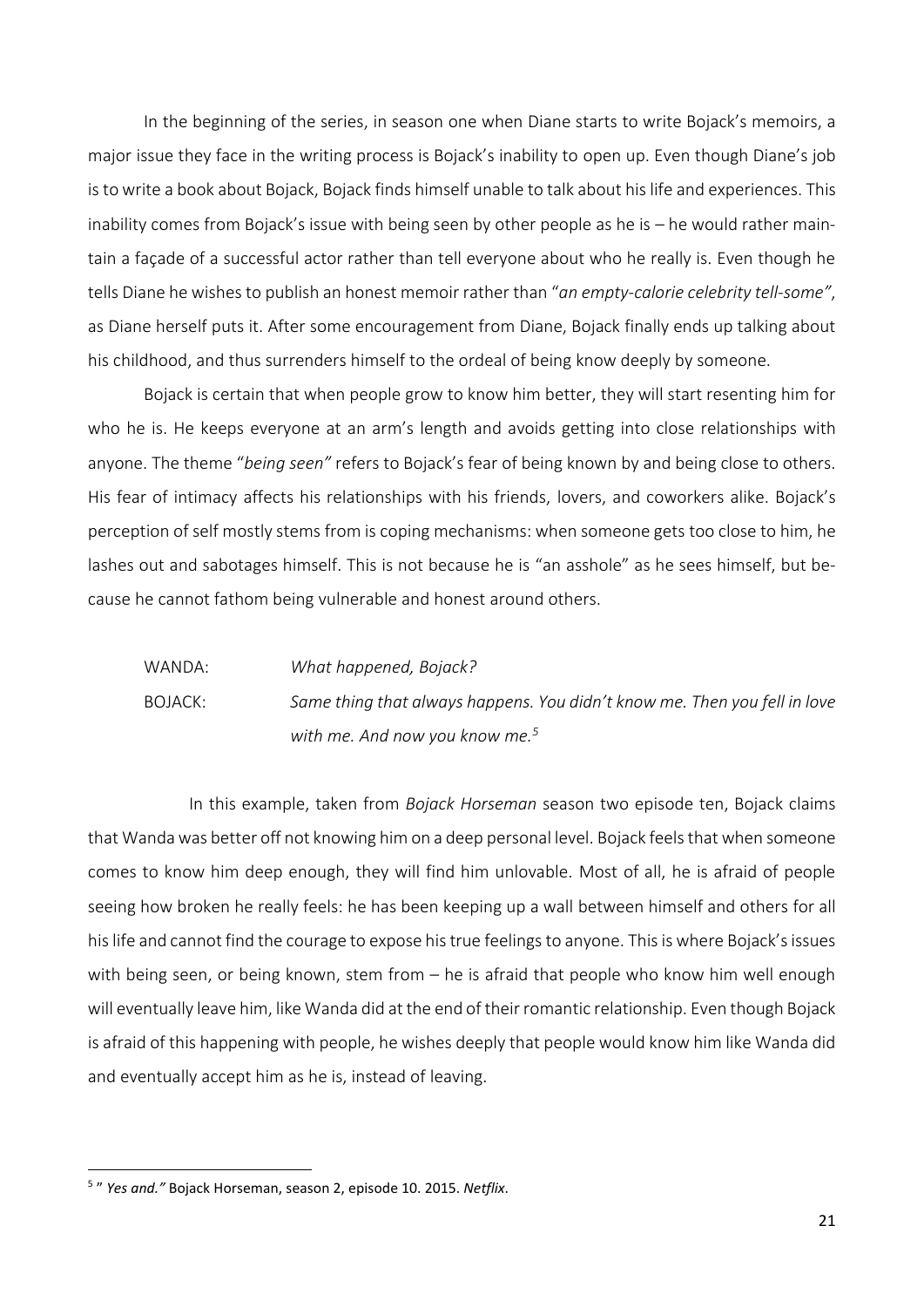The first time Bojack opens up to someone in the series is when Diane is writing his memoir. It is revealed that Diane and Bojack grew close because Diane now knew Bojack better than anyone ever had. They considered each other their best friends, and Diane, in Bojack's experience, was the first not to leave after getting to know him. This experience was possibly a proof that someone could know him and still love him, even though he felt so unsure of it. Further in the series Bojack opens himself more to other characters as well; he has heartfelt conversations with Princess Carolyn and Mr. Peanutbutter, for example. The first experience with Diane perhaps gave Bojack courage to be more open with other people, even though his self-hatred and fear of abandonment still loomed in the background waiting to resurface.

In episode six of season 5 Bojack holds a eulogy for his recently deceased mother in her funeral. During the eulogy, Bojack mentions several times his mother's last words, "*I see you"*. Even though in the end of the episode he realizes that his mother's words actually meant the "Intensive Care Unit", ICU, during the episode he talks about how everyone wishes to be seen. Bojack explains that, at first, he thought of the words "*I see you"* not as judgement or acceptance per se, but just as a statement of being seen, "*a simple recognition of another person in the room. 'Hello there, you are a person, and I see you'"*. He goes on to explain that in that moment he realized how being seen was the thing he had missed all this time, the feeling of connection with a person close to him.

In the same episode, Bojack tells how him, his dad and his mother had a mutual understanding of how "*screwed up"* they all were. He explains how they all understood each other, and he says, "*she knew what it was to feel like you're drowning with the exception of these moments, these very rare, brief instances in which you suddenly remember… you can swim."* Even though Bojack did not have a close relationship with his parents, he could appreciate the meaning of having known each other better than anyone. Because Bojack hated the people he shared this deep connection with, he craves the same type of relationship with someone better – someone, who could know him as well as his parents did and still accept him.

### <span id="page-21-0"></span>3.5. Addiction

The theme of addiction is closely tied with depression and nihilism. When faced with difficulties, Bojack often relies on alcohol or drugs (sometimes both) to medicate himself. Addictive substances,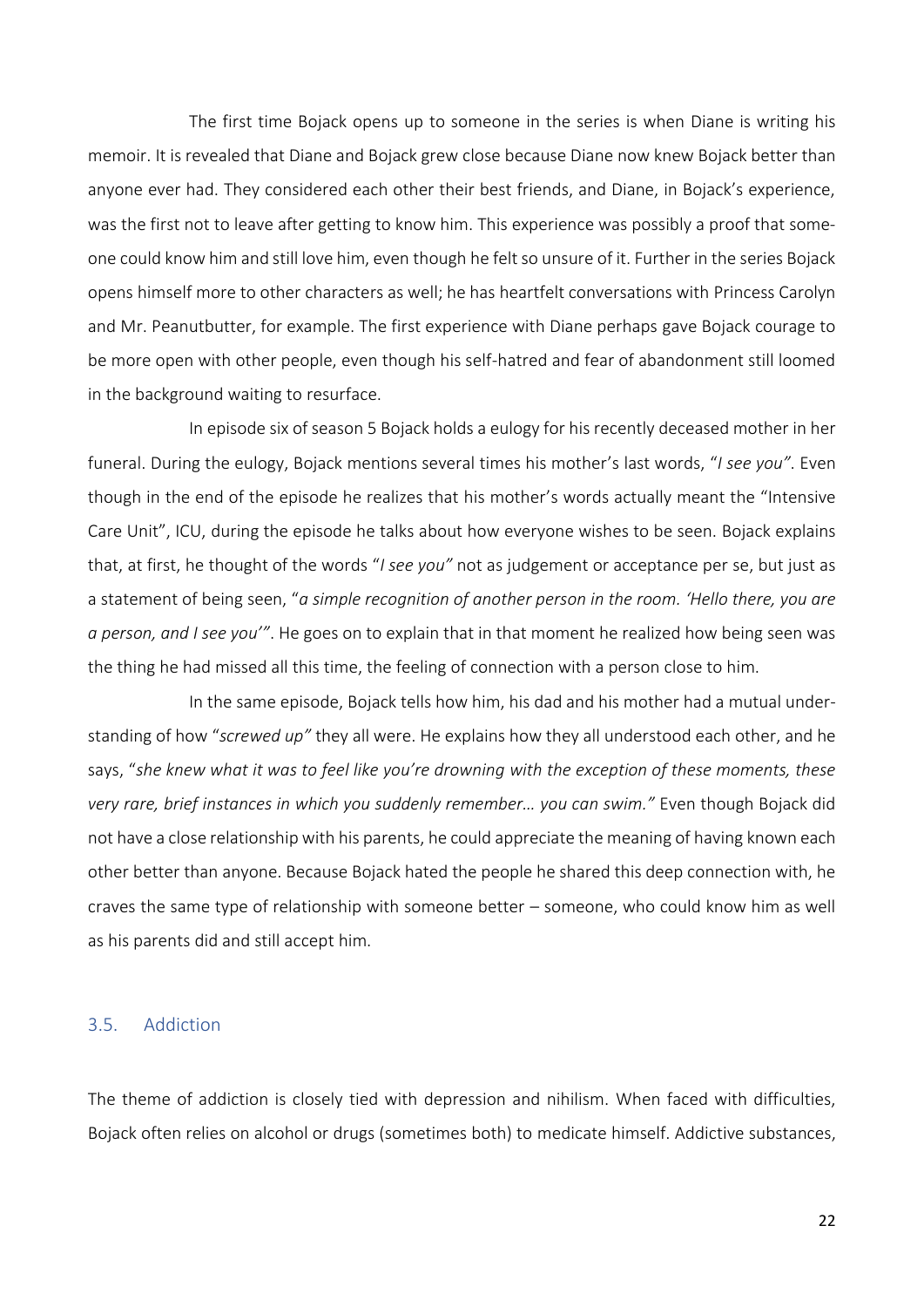in the show, give Bojack a form of escapism. In several episodes, Bojack's alcoholism is only mentioned casually. Sometimes he takes a sip from his flask in a situation where drinking might be frowned upon, and some other times he is shown to start drinking at noon. Casual day-drinking is the norm for the protagonist, as he uses intoxicants to numb whatever he is avoiding of feeling in the situation. He attempts to escape from depressive, anxious and self-hating thoughts through numbing those feelings with different substances. That escapism, however, has grown into serious addiction to alcohol and later to pain killers as well.

In the episode *Bojack hates the troops* (season 1 episode 2), Bojack's drunken email to Diane says *"- I just took a bunch of horse tranquilizers, - I just use a small dose to help me fall asleep at night and then a much, much larger dose to get me through the day."* According to this quote from very early of the series, Bojack needs to be intoxicated to survive through his every-day life. Bojack uses different intoxicants to numb himself – as stated above, this is closely tied to the theme of depression. because Bojack does not have appropriate measures to treat his mental illnesses, he succumbs to substance abuse to "*get through the day*", as he himself puts it.

With his addiction, Bojack depicts the difficulties of living with depression and mental health problems to the viewer. Even though numbing one's feelings with alcohol and drugs might not be the accepted way of treating one's mental health, it is more common than is socially accepted. Often untreated mental health issues, like in Bojack's case, can lead to substance abuse to medicate oneself.

When things do not seem to go his way, Bojack relapses into week-long episodes of drug abuse and binge-drinking. For example, when Bojack attempts to confess his romantic feelings to Diane, which are only not reciprocated but Diane also ends up engaged to Mr. Peanutbutter, Bojack goes on a two-week drinking bender of which he afterwards has no memory of. In addition to not having any memory of the bender itself, he had also managed to forget about Diane's engagement. When Princess Carolyn reminds him of the engagement, he attempts (and fails) to continue drinking to forget.

Another character, in addition to Bojack, who struggles with addiction is Sarah Lynn. Sarah Lynn was a child actor in *Horsin' around* and has since only gained more and more publicity. She makes a comeback in Bojack's life when she is already thirty years old, being over a decade since the two saw each other last. When the two worked on *Horsin' around* together, Bojack made a number of giving his everything to the audience. He teaches Sarah Lynn that she should do whatever she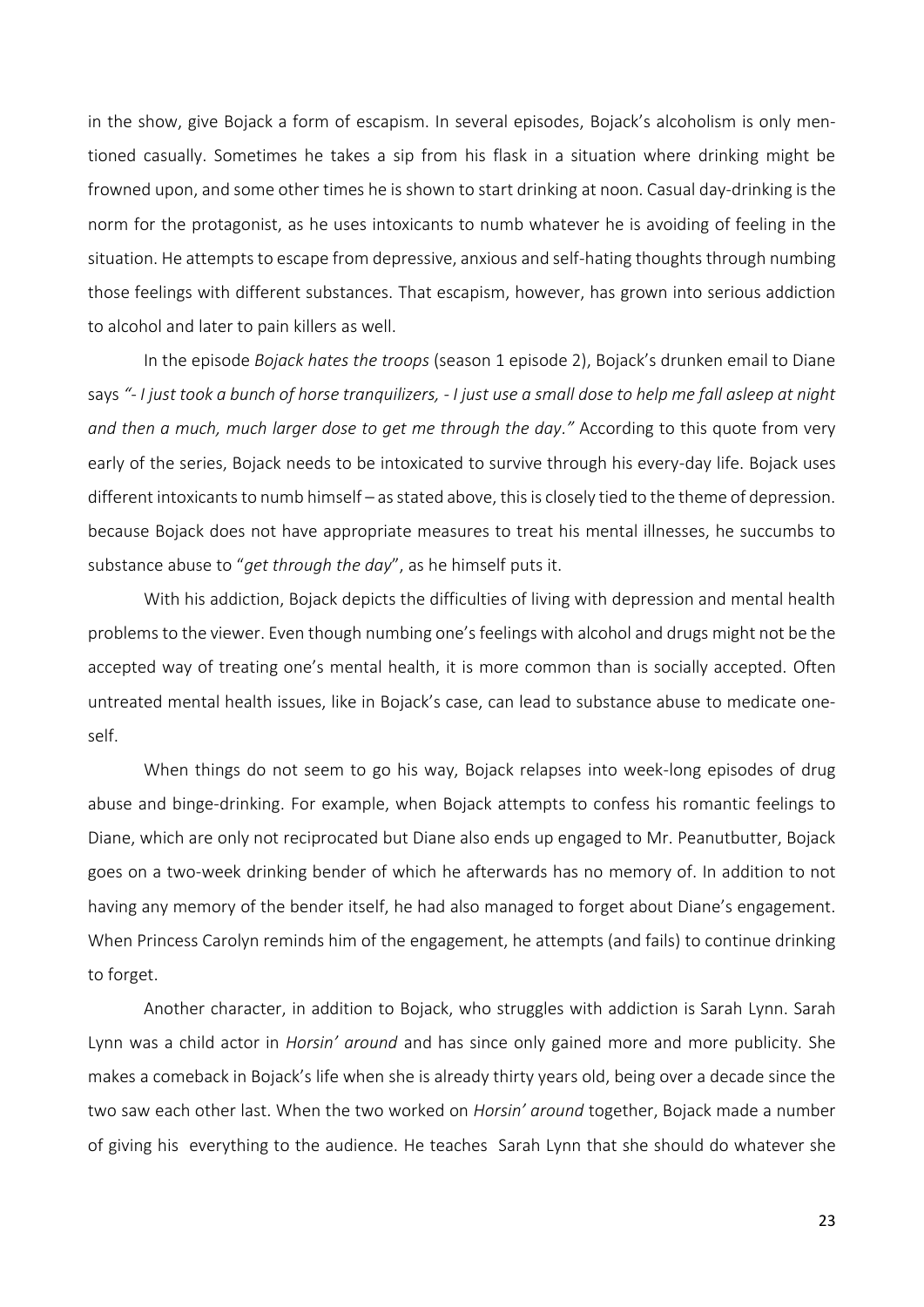could to please the public, and so she did. Owning her life to the audience, Sarah Lynn too ended up using drugs just like Bojack. Even though she had sober periods in her life, she always relapsed.

For Sarah Lynn, the reason for her drug abuse could have been the feeling of not having control of one's life. Lidya Saliba, in her article "*'Don't Stop Dancing' – The Tragedy of Sarah Lynn"* states that the fame she claimed with her role in *Horsin' Around* and later pop-albums dragged her from her own identity into something that she felt other people would enjoy. She dedicated her life to performance and entertaining, and thus left her personal identity to a subsequent role growing up. This is shown to be because of a speech Bojack gave her when she was young:

BOJACK: *Hey, you see those people?*

SARAH LYNN: *Yeah.*

BOJACK: *Well, those boobs and jerk wads are the best friends you'll ever have. Without them, you're nothing. Remember that. Your family will never understand you, your lovers will leave you or try to change you, but your fans, you be good to them, and they'll be good to you.*

> *The most important thing is, you got to give people what they want, even if it kills you, even if it empties you out until there's nothing left to empty. No matter what happens, no matter how much it hurts, you don't stop dancing, and you don't stop smiling, and you give those people what they want. <sup>6</sup>*

This speech that Bojack gives to Sarah Lynn affects her whole life from there on. Dedicating her whole life to performing, Sarah Lynn had no time to figure out herself, and eventually exhausted herself in search for approval from the audiences.

Much like Bojack, Sarah Lynn uses different intoxicants to numb her feelings. Although their issues were different and came from different places, their struggle with addiction was similar. Sarah Lynn, however, masked her addiction with constant partying, and did not wallow in self-pity and drink alone like Bojack so often did. Sarah Lynn attempted to fill the feeling of emptiness inside her with wild parties and different people, whereas Bojack preferred to be left alone and drink at home. After one another drug-fueled bender with Bojack, this lack of control proves fatal to her.

<sup>6</sup> " *Prickly-Muffin"* Bojack Horseman, season 1, episode 3. 2014. *Netflix.*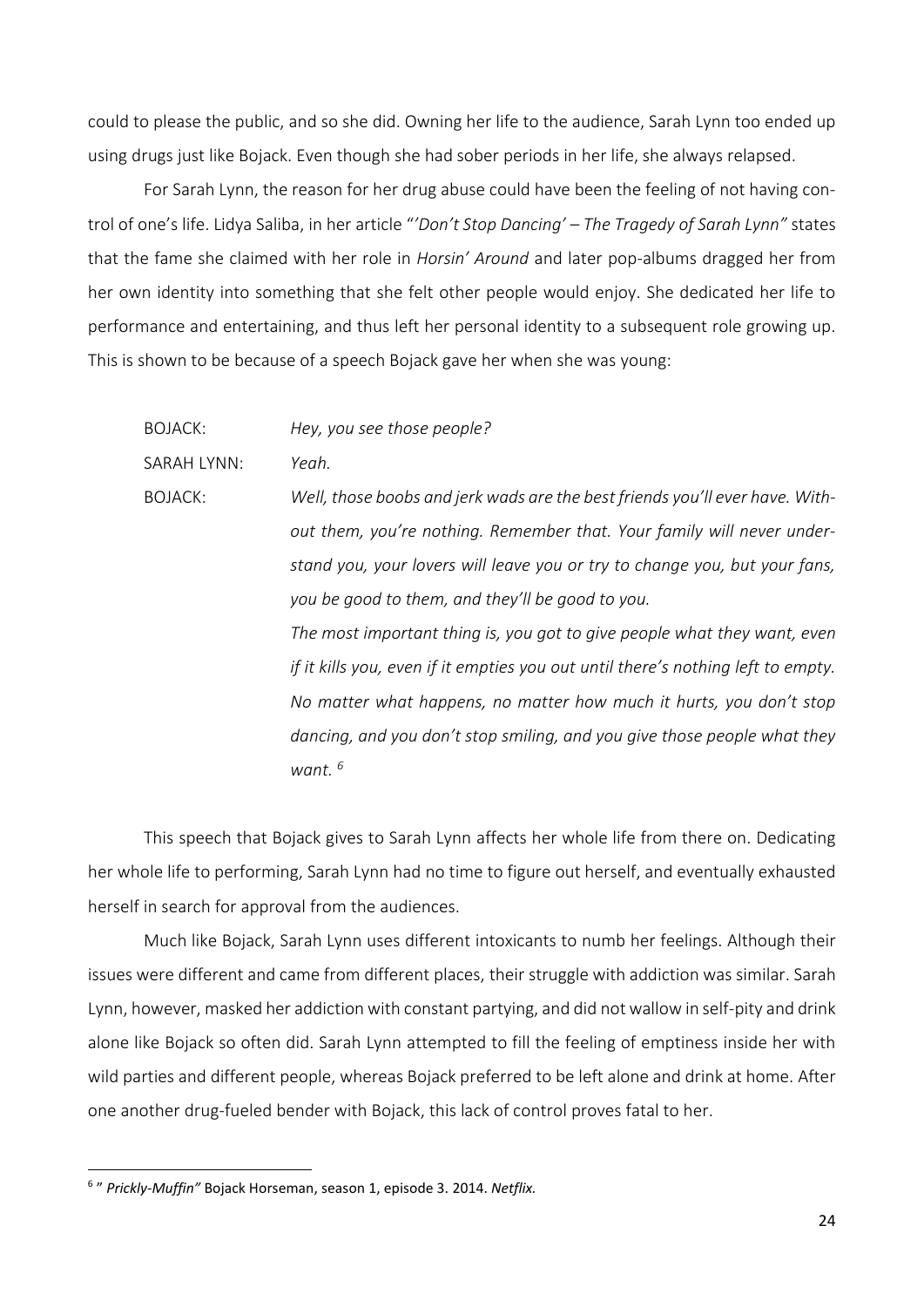# <span id="page-24-0"></span>4. Findings and Further Research

The characters' behavior gives insight to their personal issues, and that is perhaps what the show is all about. Every main character in *Bojack Horseman* goes through something difficult in their lives, as people always do. The characters' behavior depicts the themes in various, complicated ways, and through the behaviors the audience can see the themes of depression, intimacy issues and many others being normalized and humanized. Through the struggles of the main character Bojack Horseman, depression, addiction, and meaninglessness of life can be seen in a relatable, although dark and sometimes troublesome ways. Bojack and the other characters give life to issues that are often not addressed in popular media, and that is what makes the show so interesting and relatable.

The themes chosen for this thesis are depicted clearly through the characters. Bojack and Diane, mainly, bring out the issues in a clear and understandable way. Depressive and nihilistic episodes in the show are addressed so that the audience can easily relate to the characters: the audience can see a bit of themselves in the actions, thoughts, and dialogue of *Bojack Horseman* characters.

The issues examined in this thesis are not only related to the show *Bojack Horseman*; they are universal themes that can be applied to the real life as well. We, as people, often struggle with many different problems in our lives, be it mental illness, addiction, relationship problems or other issues. *Bojack Horseman* brings these issues out of the dark and addresses them directly, without holding back where someone else might not have the courage to speak out. It is important that these themes are discussed openly, and *Bojack Horseman* does just that.

It could be further researched how the normalization of, for example mental illnesses, can affect the society's attitude towards them. The normalization of these issues can be seen as having a positive affect in whole, and the effects of this could be studied further. It would also be useful to see how several different tv-shows or movies depict these issues: a comparative research of different mainstream shows, or movies would perhaps give light to the issue of misrepresentation in media.

### <span id="page-24-1"></span>5. Conclusion

These five themes examined in this thesis bring out many different aspects of the Netflix original series *Bojack Horseman.* Nihilism and existence, depression, self-image, being seen, and addiction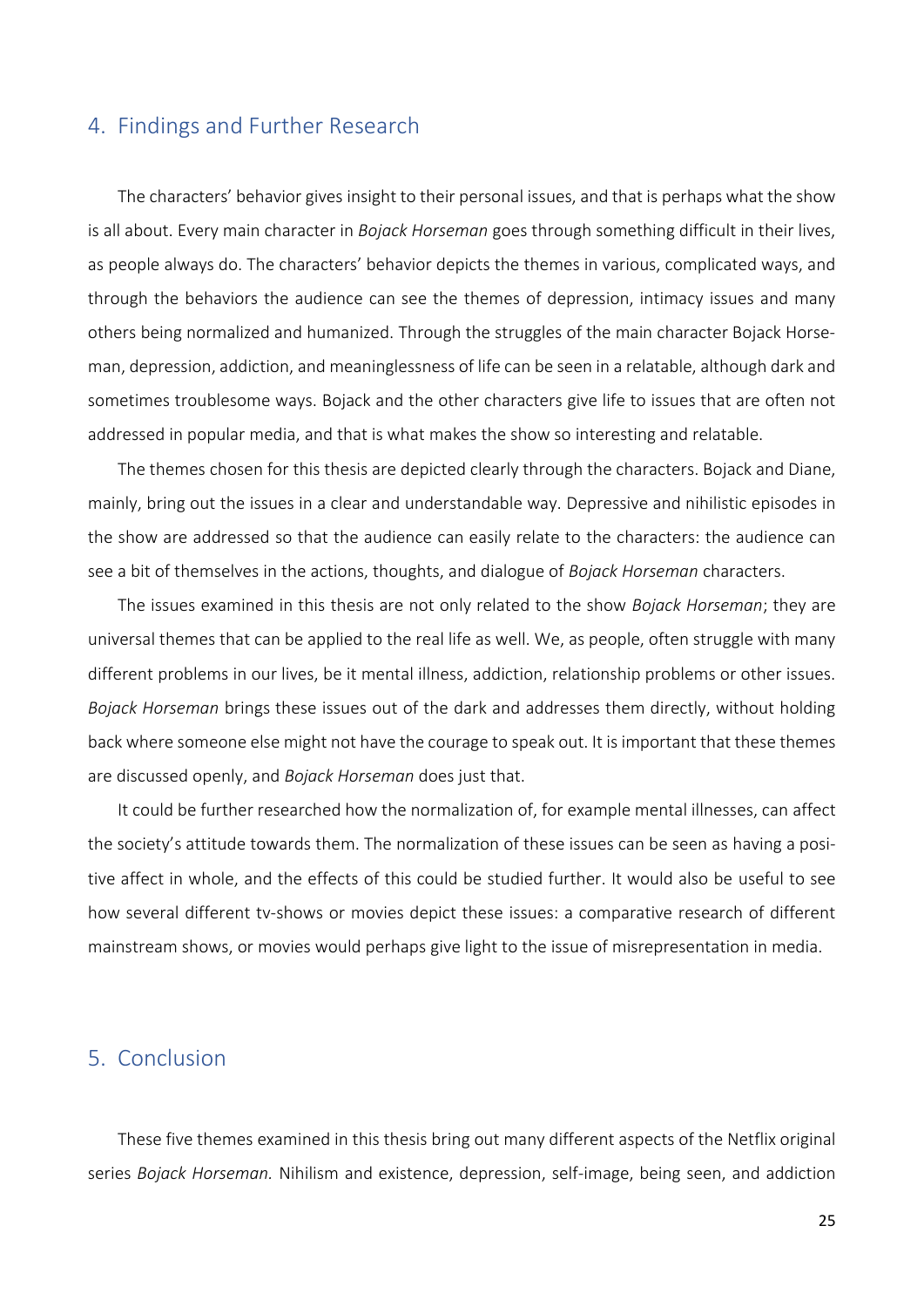are the most prominent issues in the characters' lives and are prominent throughout the show. The themes are brought to the audience's attention mainly through the characters' behavior, thoughts, and actions, and thus these are the subjects analyzed in this thesis. It is notable how clearly Bojack Horseman and other characters' behavior brings forth these selected themes, and how their actions shed light onto these societal issues in the show.

Bojack Horseman, as the titular main character, is in the most important role in the analysis. Instances from his behavior and dialogue can be applied to every theme addressed in this thesis, and thus the analysis is mostly based on him. Bojack suffers from deep depression, anxiety, negative selfimage, and struggles with feelings of meaninglessness. His depression is visible through his constant unhappiness and a feeling of emptiness inside him. Even his mother Beatrice says, "*You're Bojack Horseman. And there's no cure for that*". Bojack often self-medicates himself by numbing his feelings with drugs or alcohol, and he is seen drinking excessively in numerous parts of the series.

The excessive drinking and occasional drug abuse are persistent parts of Bojack's life. It is revealed that he uses horse tranquilizers to "to get through the day". This abuse of different substances is, like depression, a continuing theme throughout the show. Bojack, as well as occasionally Diane and Sarah Lynn too, use different substances to numb whatever feelings they are avoiding in their personal lives. Bojack attempts to fill the void inside him and numb the feelings of loneliness, whereas Sarah Lynn wants to constantly party and have fun without having to face the realities of her life.

Bojack's self-destructive habits, like pushing other people away, contribute to the analysis of this thesis greatly. He seems to be unable to form meaningful relationships with other people, and even if he has long-term romantic relationships or friendships, he attempts to keep everyone else at an arm's length. Even though Bojack craves to be recognized and accepted by others (i.e., be seen), he seems to protect himself from abandonment by keeping a safe distance to everyone. This, however, somewhat changes during the series when Bojack and Diane grow to be close friends and Bojack learns to open up and be more appreciative of spiritual intimacy with others.

# <span id="page-25-0"></span>6. Bibliography